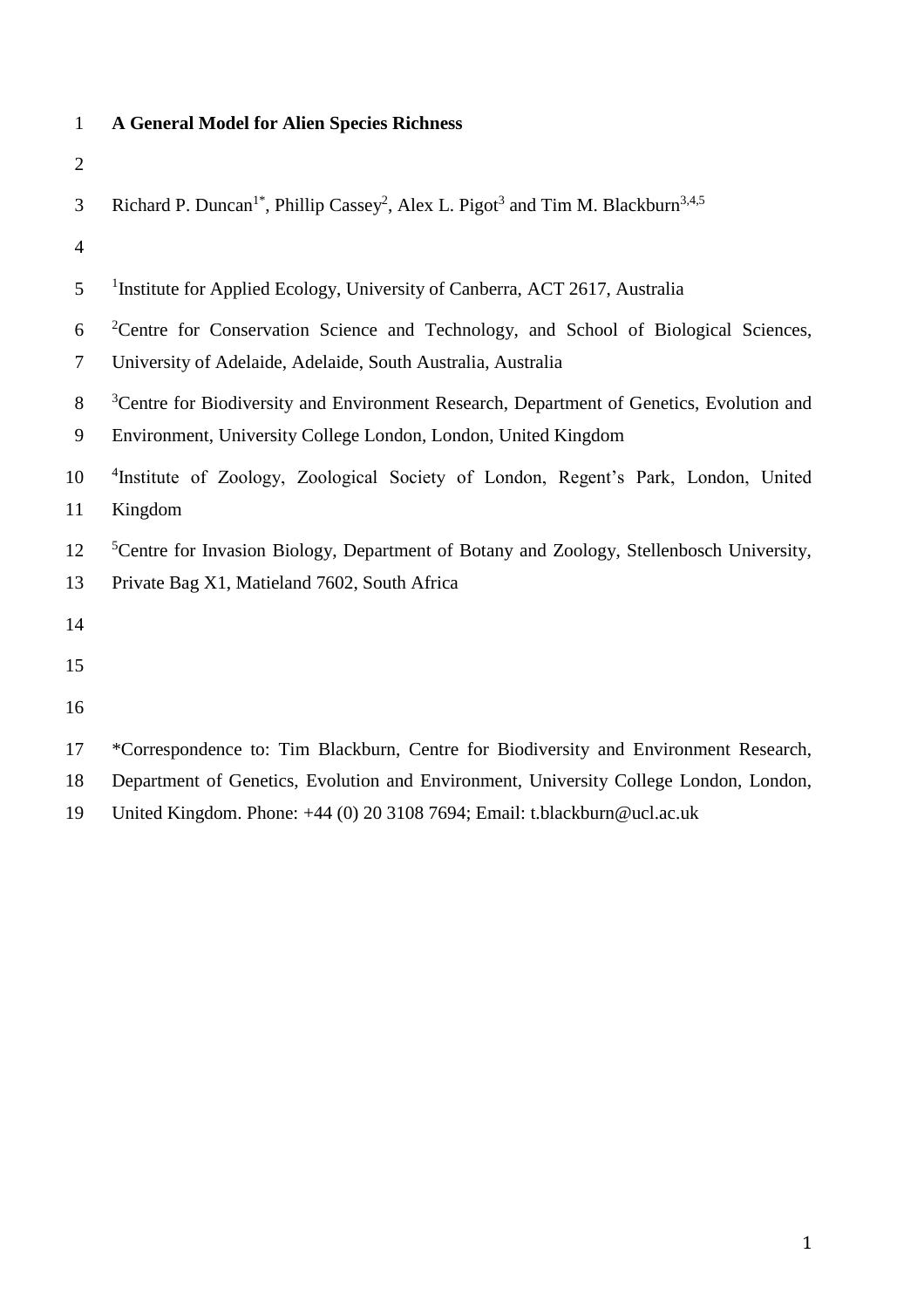### ABSTRACT

 A key question in invasion biology is why some regions have more alien species than others. Here, we provide a general framework to answer this. We model alien species richness as a function of the number of species introduced (colonization pressure) and the probability that each species establishes, which is a function of propagule pressure (the number of introduction events and the number of individuals per event) and the probability that a founding individual leaves a surviving lineage (lineage survival probability). With this model we show that: a) alien species richness is most sensitive to variation in colonization pressure; b) heterogeneity in lineage survival probability lowers the probability of population establishment, implying alien richness should be lower in more spatially or temporally variable environments; c) heterogeneity in lineage survival probability leads to higher alien richness when a given propagule pressure is divided into more introduction events, each involving fewer individuals; and d) we cannot quantify how specific components, such as lineage survival probability, influence alien species richness without data on other components and knowledge of how these covary. Overall, the model provides novel insights into the factors influencing alien species richness, and shows why we expect anthropogenic effects to be critical to this.

 KEYWORDS**:** colonization pressure; establishment; founding population; invasion; lineage survival; propagule pressure

### INTRODUCTION

 One of the primary ways that humans are driving global environmental change is by introducing species to areas beyond their natural biogeographic ranges. Such species – here termed aliens – are now a feature of virtually every biological community worldwide (McGeoch et al. 2010). With the increasing volume and globalisation of human trade and transport networks, the numbers of successfully established, or naturalised, alien species continues to grow at ever-increasing rates (Seebens et al. 2017; Sikes et al. 2018). Once established, a proportion of alien species become invasive (invasive alien species), meaning they spread, to varying degrees, across the recipient regions, potentially causing negative impacts on the natural and socio-economic environments they encounter (Vitousek et al. 1997; Mack et al. 2000; Crowl et al. 2008; Ricciardi et al. 2013; Bellard et al. 2016; Gallardo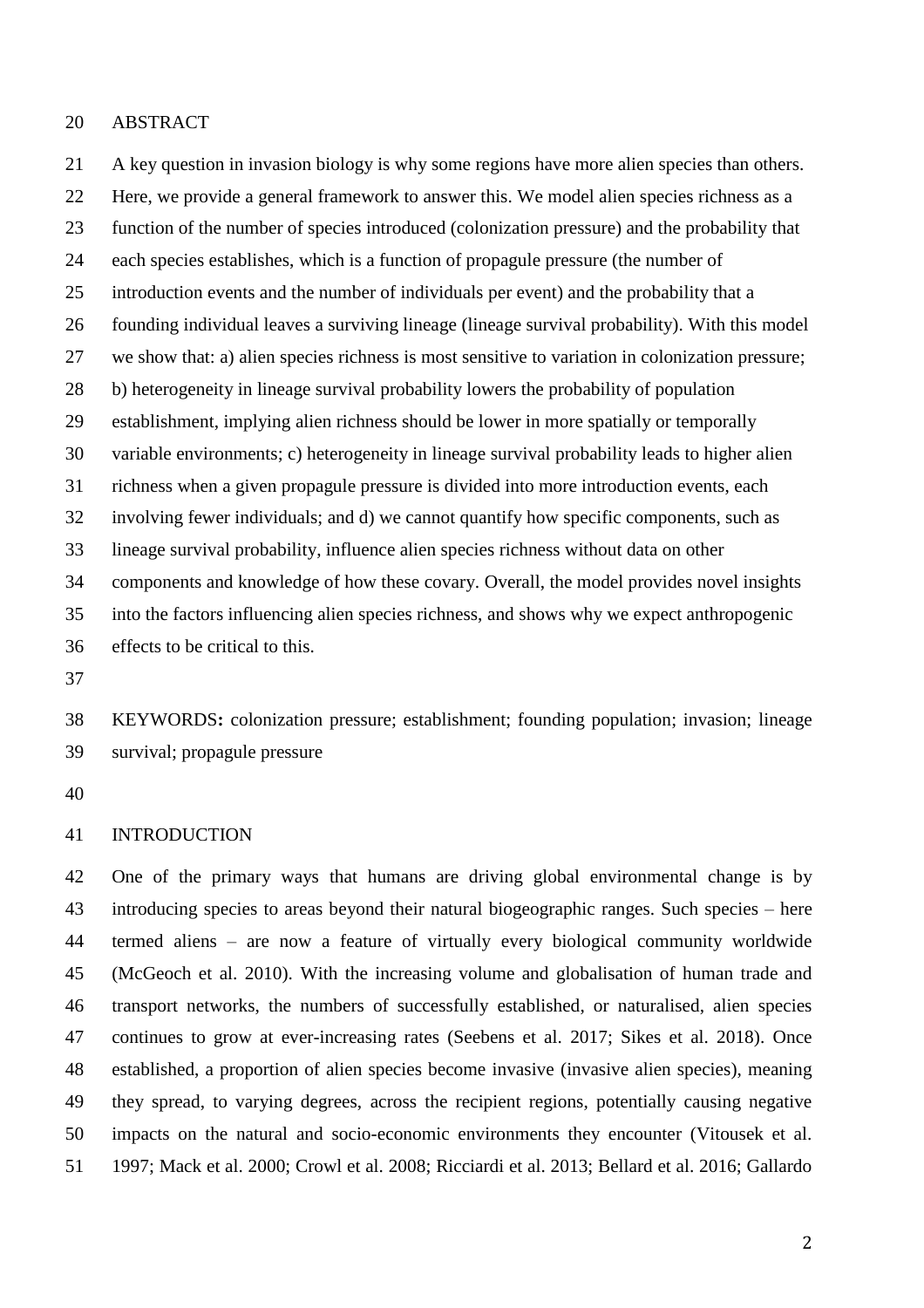et al. 2016; Maxwell et al. 2016; Paini et al. 2016). These impacts provide a strong impetus to understand the invasion process.

 Central to understanding the problem of invasive species is explaining why the richness and composition of alien species varies so dramatically in different parts of the world (Elton 1958). In just a few centuries, the processes that underpin the arrival, establishment and spread of alien species have generated broad-scale patterns in alien species richness that both parallel and contrast with patterns in native species richness (Case 1996; Sax et al. 2002; Dyer et al. 2017). Yet, despite their potential for revealing the processes driving invasions, documenting and understanding patterns in alien species richness remains a challenge.

 On the one hand, the richness (and other features) of alien assemblages is likely to be influenced by the biotic and abiotic features of the recipient regions (Shea and Chesson 2002) on the basis that alien species may respond in the same way as native species to geographic drivers known to structure assemblages in predictable ways (e.g., higher species richness in tropical relative to temperate regions). However, natural ecological processes are not the only drivers of community assembly in invasion biology – the number and composition of alien species in different regions is strongly influenced by human activities. In particular, biological invasion is a multi-stage process: a species must successfully pass through a series of sequential stages to become an invasive alien species (Blackburn et al. 2011). This sequential nature of the invasion process, means that the characteristics of an alien assemblage at any given stage depends on the characteristics of the assemblage in previous stages, along with those processes that act to determine which species successfully transition between any two stages. These filters include factors that depend on human actions, such as decisions about which species to transport purposefully to new regions, or the extent of trade and transportation between regions that entrains accidental introductions (Hulme 2009). Consequently, to understand the characteristics of alien assemblages, one has to understand the role of human actions, particularly in determining which species were transported and introduced to where. Since those species that establish and become invasive are a subset of those introduced (Williamson 1996; Blackburn et al. 2011), this historical human context is likely to leave a strong imprint on the composition (Williamson 1996; Cassey et al. 2004b; Diez et al. 2009) and richness (Dyer et al. 2017) of alien species assemblages.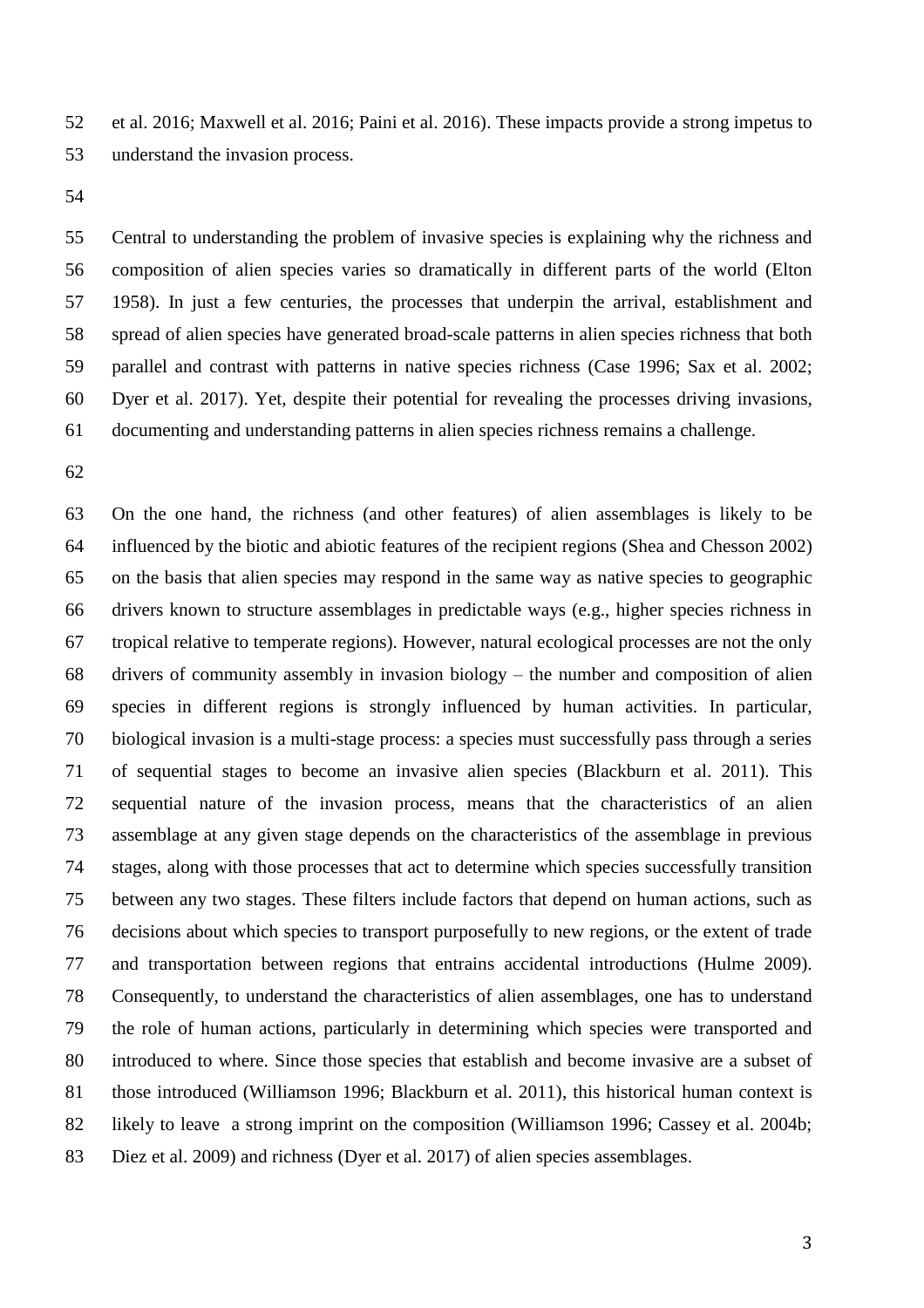While an increasing number of studies are using geographic data to study how alien species richness varies around the globe (Van Kleunen et al. 2015; Dawson et al. 2017; Dyer et al. 2017), most studies do so in the absence of a clear conceptual framework to guide

 interpretation. Analyses of alien species richness need to be set in the context of the invasion pathway, specifically accounting for the number of alien species introduced to an area (colonization pressure; Lockwood et al. 2009). Here, we outline a model that describes the processes that determine the number of alien species successfully established in a region, given knowledge of colonization pressure. First, we derive an equation for alien species richness in terms of colonization pressure and the probability that each introduced species establishes a self-sustaining population, with this probability described in terms of the number of introduction events, the number of individuals in each event (which together comprise propagule pressure; Lockwood et al. 2005) and the likelihood a single individual will leave a surviving lineage and hence found a population (which we term 'lineage survival probability'). Colonization pressure and propagule pressure depend on human actions, while lineage survival probability depends on how favourable the introduction location is to the arriving species, which determines whether individuals can survive and reproduce, and ultimately establish a self-sustaining population. Second, we use simulations to examine how variation in these parameters is expected to influence alien species richness. Finally, we discuss the implications of our findings in relation to the causes of variation in alien species richness.

## A GENERAL MODEL FOR ALIEN SPECIES RICHNESS

107 Lonsdale (1999) proposed that the richness (*R*) of alien species in a region,  $R = \hat{p}S$ ; where *S* is 108 the number of species introduced (colonization pressure) and  $\hat{p}$  is the proportion of introduced species that survive and establish a self-sustaining population (note that we have altered Lonsdale's original notation to avoid confusion below). Rewriting Lonsdale's (1999) 111 equation in terms of the probability,  $P_i$ , that the  $i<sup>th</sup>$  introduced species establishes:

 $R = \sum_{i=1}^{S} P_i$ 

Equation 1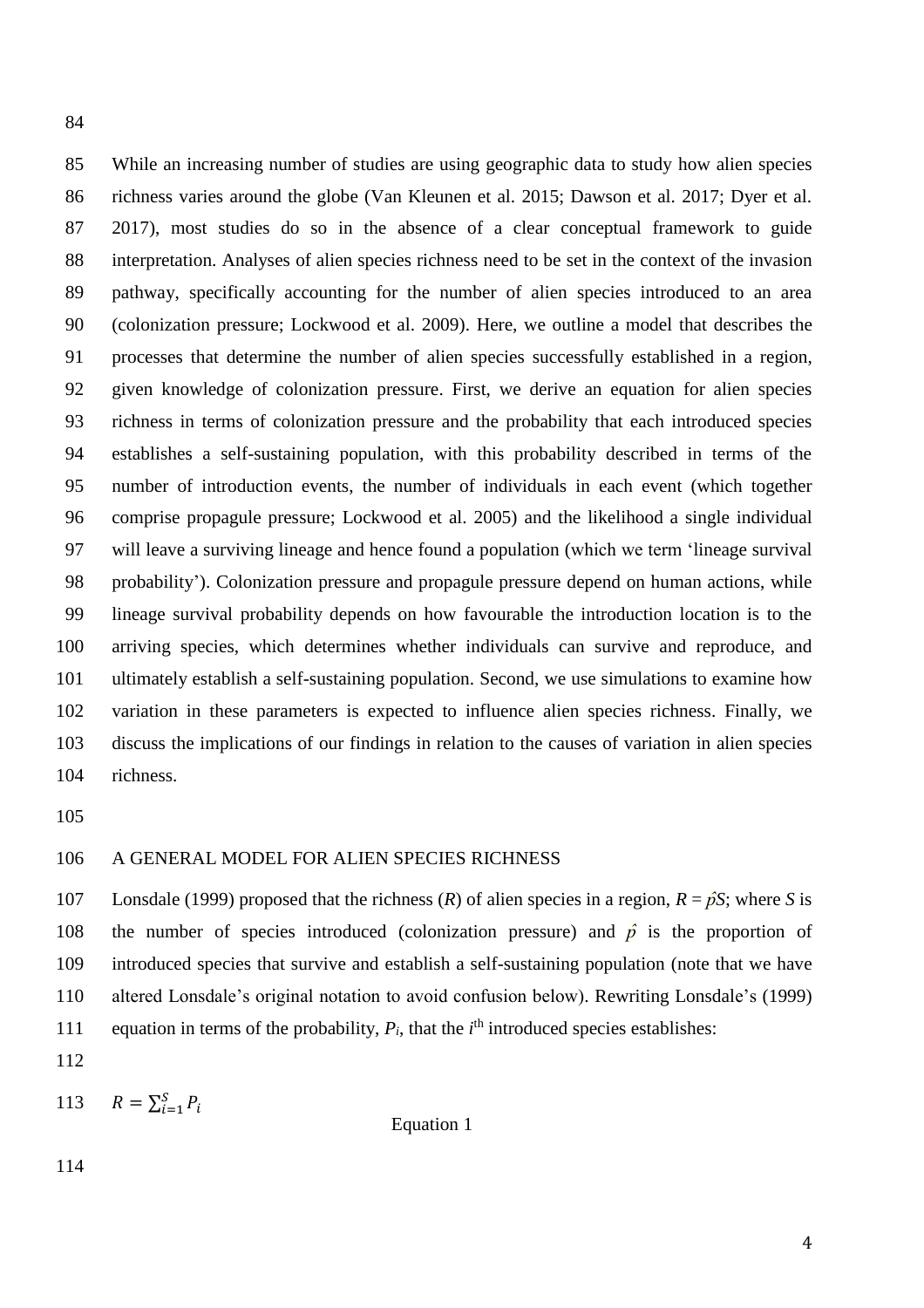The probability, *Pi*, that an introduced species will establish is well known to depend on propagule pressure: the number of attempts to introduce a species and the number of individuals associated with each attempt (Lockwood et al. 2005; Hayes and Barry 2008; 118 Blackburn et al. 2009; Simberloff 2009; Duncan et al. 2014; Cassey et al. 2018). For the *i*<sup>th</sup> species, a model for establishment probability as a function of propagule pressure is:

121 
$$
P_i = 1 - \prod_j^{I_i} (1 - p_{ij})^{N_{ij}}
$$

Equation 2

 where *I<sup>i</sup>* is the number of introduction events for species *i* (where an event is the introduction of some number of individuals), *Nij* is the number of individuals of species *i* introduced at event *j*, and *pij* is lineage survival probability: the probability that an individual of species *i* introduced at event *j* leaves a surviving lineage and thus founds a population (Leung et al. 2004; Duncan et al. 2014). The total propagule pressure for species *i* is the sum over *I<sup>i</sup>* 128 introduction events of  $N_{ij}$  individuals per event, or the product of  $I_i$  and  $N_{ij}$ , when  $N_{ij}$  is constant across events. Combining Equations 1 and 2 gives:

131 
$$
R = \sum_{i}^{S} \left[ 1 - \prod_{j}^{I_i} (1 - p_{ij})^{N_{ij}} \right]
$$
Equation 3

 Equation 3 identifies three components underlying variation in alien species richness. First, alien species richness should be higher when colonization pressure is greater. All else being equal, introducing more species (higher *S*) should result in more species establishing. Second, alien species richness should be higher when propagule pressure is greater (the number of introduction events per species, *Ii*, and the number of individuals introduced per event, *Nij*) because more founding populations or greater founding population size means a higher chance that at least one founding population succeeds. Finally, alien species richness should be higher when lineage survival probability is higher (higher *pij*), which implies that conditions at the introduction site (e.g., biotic and abiotic variables) are more suited to the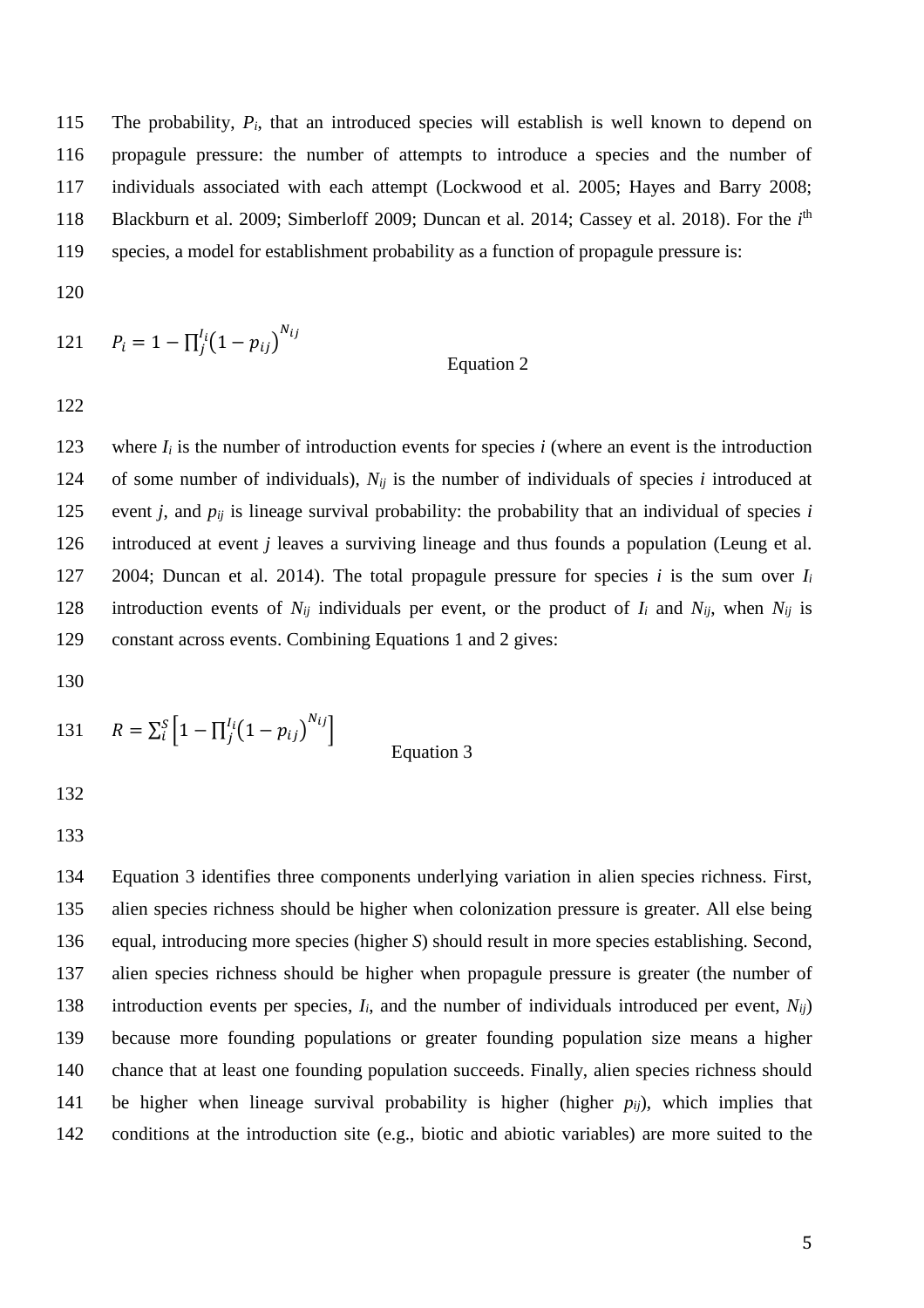persistence (i.e., survival, growth, reproduction) of the species, given its ecological, life history and other characteristics.

 We expect two of the three components underlying variation in alien species richness to be strongly associated with human actions in the introduction process: colonization pressure (*S*) and propagule pressure (*I* and *N*; from now on we drop the subscripts for convenience). For intentionally introduced species, these components will be determined largely by human choices regarding which species to introduce and how many individuals to transport and release. For accidentally introduced species, these components will be a feature of the pathways by which introductions occur, which will determine the number and type of species, and the number of individuals, accidentally entrained and transported to new locations (Wilson et al. 2009). The third component, lineage survival probability, *p*, reflects the interaction between the traits of a species and features of the environment to which it is introduced. Individuals introduced to environments that are favourable for population growth, and that are not subject to large fluctuations in population size due to demographic, genetic or environmental stochasticity, are more likely to leave surviving lineages and thus establish, than are individuals introduced to less favourable environments (Dennis 2002; Lande et al. 2003; Schreiber and Lloyd-Smith 2009). While it is sometimes possible to obtain data on colonization pressure and propagule pressure (e.g., from knowledge of the numbers and types of species introduced to regions), it is much more difficult to determine lineage survival probability for species prior to introduction because it is hard to determine how species will behave in a new environment, and the precise conditions they will face on arrival.

 Nevertheless, we can identify key components that will underlie differences in lineage survival probability, which helps clarify some important invasion concepts (Richardson and Pyšek 2006). Specifically, *p* could vary predictably among species due to differences in traits that increase or decrease lineage survival probability, and hence establishment success, in a range of environments (Kolar and Lodge 2001; Hayes and Barry 2008). This would result in some species being classed as more invasive than others because they possess traits that result in individuals having a higher probability of leaving a surviving lineage at a greater range of locations, increasing the likelihood that founding populations will establish. 174 Similarly, *p* could vary predictably among locations such that some locations are more likely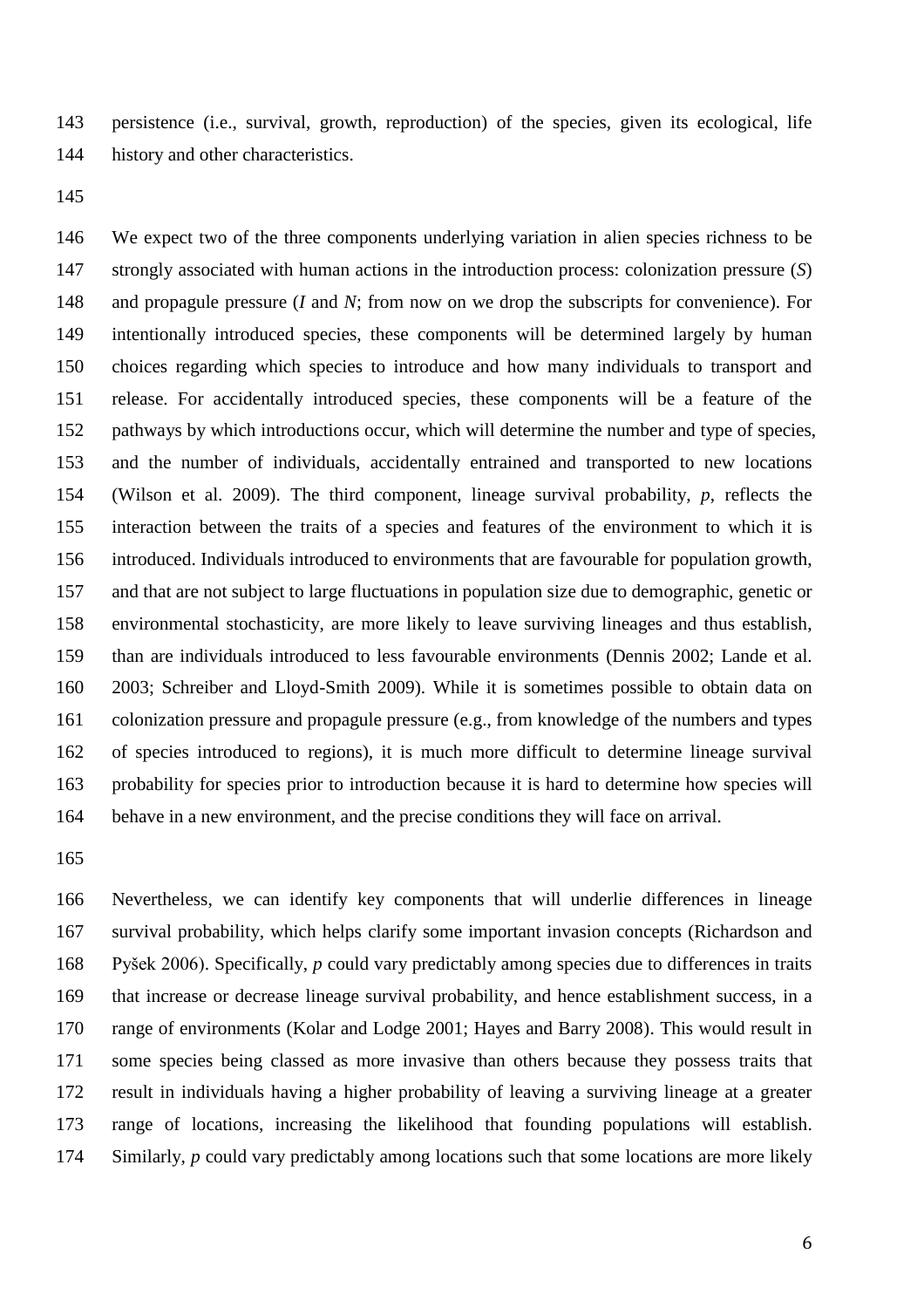than others to be invaded by many species because those locations have favourable environments where founding individuals of many species have a high chance of leaving a surviving lineage (Stohlgren et al. 1997; Shea and Chesson 2002). These definitions highlight that the concepts of species invasiveness and location invasibility reflect predictable differences among species and locations in lineage survival probability, which is the relevant measure of performance independent of colonization and propagule pressures (Lonsdale 1999; Duncan et al. 2003; Catford et al. 2012).

 We expect *p* to vary depending on species and location, and between introduction events of the same species to the same location if conditions vary over time (Norris et al. 2002). To explore how this heterogeneity in *p* might influence alien richness, we extend equation 3 to allow for variation in *p* among introduction events. We can model heterogeneity in *p* using a beta distribution, which constrains *p* to values between 0 and 1, and provides a flexible distribution able to capture plausible ways in which *p* might vary, including bimodal distributions where some species or events have high and others low lineage survival probability. When heterogeneity in *p* is modelled using a beta distribution, the equation for expected alien richness becomes (see Duncan et al. 2014):

193 
$$
R = \sum_{i}^{S} \left[ 1 - \prod_{j}^{I_{i}} \frac{B(\alpha, N_{ij} + \beta)}{B(\alpha, \beta)} \right]
$$
 Equation 4

195 where B is the beta function, and  $\alpha$  and  $\beta$  are the parameters of a beta distribution describing the distribution of *p* values among introduction events. Across all introduction events, 197 individuals have a mean probability of leaving a surviving lineage,  $\overline{p} = \alpha / (\alpha + \beta)$  with 198 variance  $\sigma_p = \alpha \beta / [(\alpha + \beta)^2(\alpha + \beta + 1)]$ . While it may be difficult to estimate lineage survival probability for a given introduction event (Duncan 2016), Equation 4 provides a model that allows the influence of variation in lineage survival probability on alien species richness to be explored.

### SENSITIVITY OF ALIEN RICHNESS TO DIFFERENT DRIVERS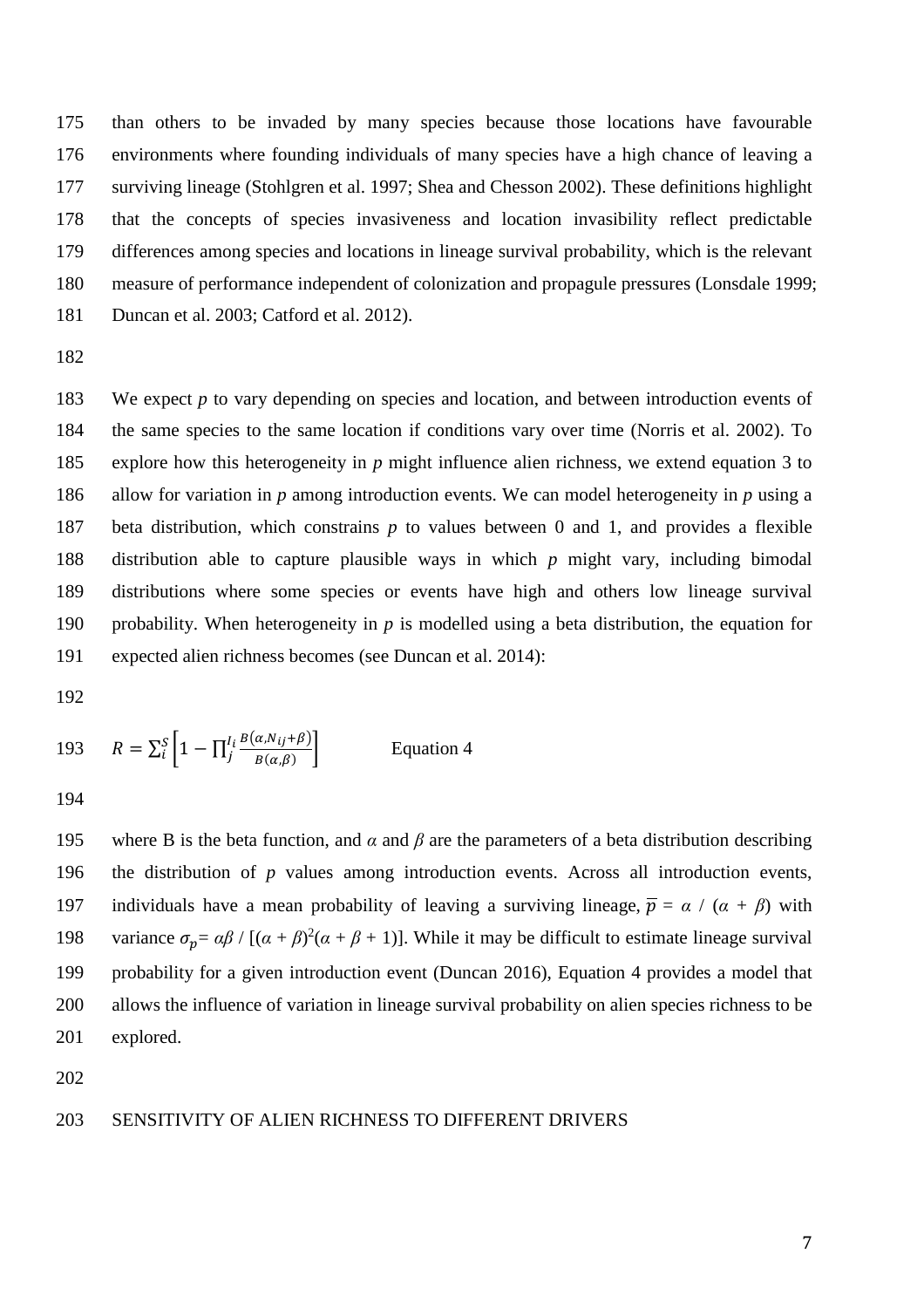Understanding how and why alien species richness varies among locations or through time involves understanding the contributions of the components we have identified in driving richness patterns. As a starting point, we therefore analysed the sensitivity of alien species richness to variation in each of the three components (colonization pressure, *S*, propagule pressure, *I* and *N*, and lineage survival probability, *p*). Given that there will be variation in 209 lineage survival probability among events, this term has two components: a mean  $(\bar{p})$  and 210 variance  $(\sigma_p)$  (see above). Using Equation 4, we examined the sensitivity of alien richness to 211 varying four parameters in turn: *S*, *I*, *N* and  $\overline{p}$  given four values for  $\sigma_p^2$  (0, 1 x 10<sup>-4</sup>, 0.001 and 212 0.005), noting that when  $\sigma_p^2 = 0$ , Equation 4 reduces to Equation 3.

 The results of the sensitivity analysis are shown in Fig. 1. All else being equal, greater 215 heterogeneity in p (i.e., higher  $\sigma_p^2$  for the same  $\overline{p}$ ) reduces the probability of establishment overall, and thus results in lower alien species richness *R* (compare Fig. 1a with no 217 heterogeneity to the other panels in Fig. 1). This is because  $\bar{p}$  typically takes small values so that any increase in heterogeneity resulting in some larger *p* values leads to a skewed distribution with disproportionally more small *p* values to offset this, lowering the probability of establishment for most species.

222 Regardless of the value of  $\sigma_p^2$ , a proportional change in the number of introduction events *I*  has the same effect on species richness *R,* as the same proportional change in the mean 224 probability of lineage survival  $\bar{p}$ : all else being equal, doubling *I* increases alien species 225 richness *R* by the same amount as doubling  $\overline{p}$ . However, when there is heterogeneity in *p*  $(\sigma_p^2 > 0)$ , *R* is less sensitive to changes in the number of individuals per introduction attempt *N* than it is to changes in *I* and  $\overline{p}$ , and becomes increasingly less sensitive as  $\sigma_p^2$  increases. This means that, when there is variation in lineage survival probability among events within species, alien species richness will be greater if the total propagule pressure for each species (*I* x *N*) is divided into more introduction events *I* involving fewer individuals per event *N* (Fig. 231 1b-d). When there is no heterogeneity in  $p$ , it makes no difference to alien species richness whether individuals are introduced in one large event or several smaller events (Fig. 1a). This sensitivity of outcomes to variation in *p* may explain why different studies have reached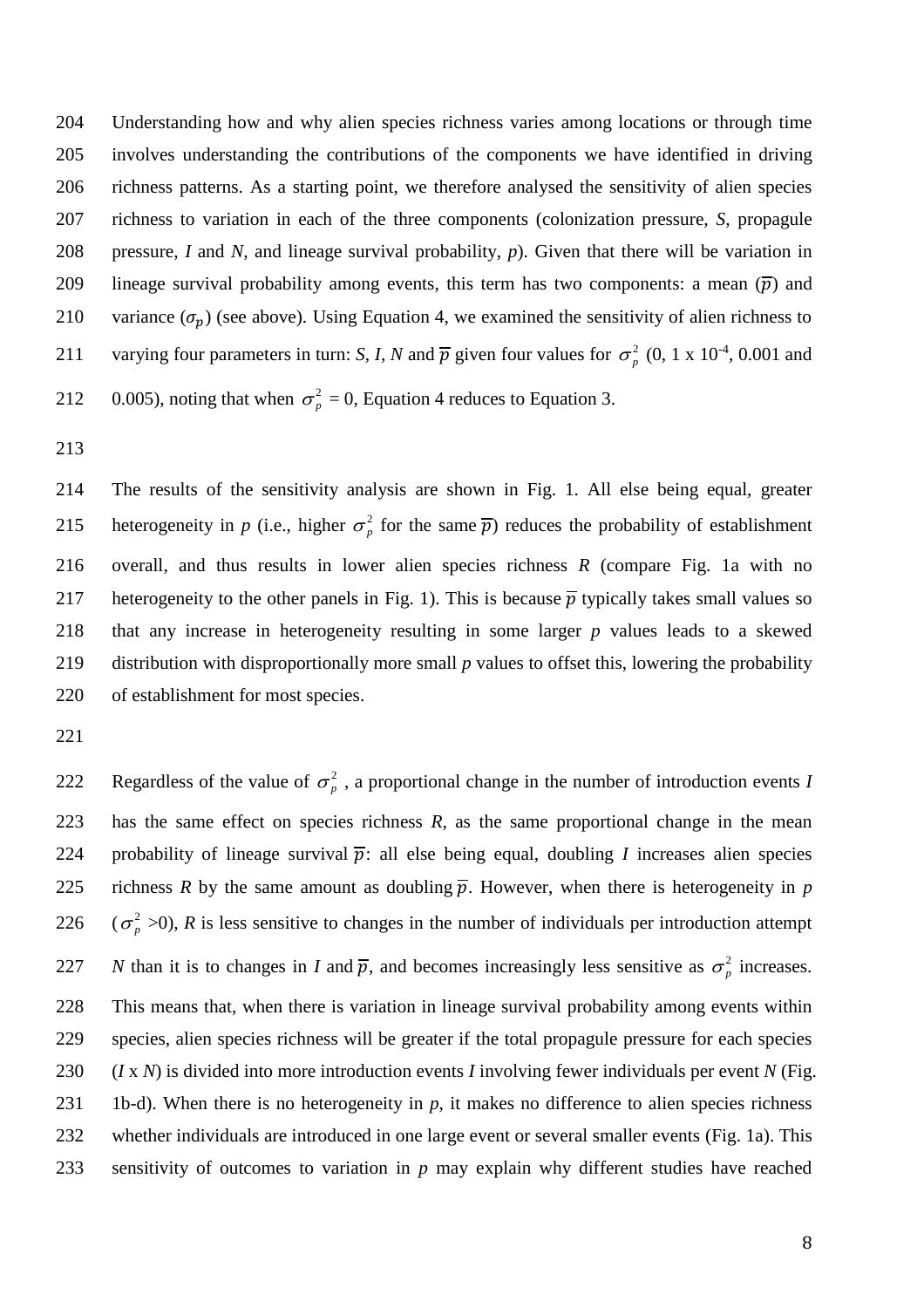different conclusions regarding the importance of *I* versus *N* in controlling establishment success (Hopper and Roush 1993; Haccou and Iwasa 1996; Grevstad 1999; Haccou and Vatutin 2003; Cassey et al. 2014).

 Variation in alien species richness *R* was most sensitive to variation in colonization pressure *S*. When *S* is fixed and any of *I*, *N* or *p* increases, *R* cannot exceed the limit at  $R = S$ , when every introduced species succeeds in establishing. This constrains by how much alien species richness can increase as we increase *I*, *N* and *p*, and hence limits the sensitivity of *R* to variation in these parameters. In contrast, alien species richness is more sensitive to altering colonization pressure: doubling *S* increases *R* by a greater proportion than doubling the other parameters because alien species richness increases as a linear (rather than asymptotic) function of the number of species introduced. This implies that differences among locations in alien species richness will be more sensitive to varying colonization pressure than to varying propagule pressure or lineage survival probability, if other things stay constant. Other things, however, are unlikely to remain constant: we consider next how this might affect establishment outcomes.

# COVARIATION BETWEEN COLONIZATION PRESSURE, PROPAGULE PRESSURE AND LINEAGE SURVIVAL

 In our sensitivity analysis we varied each parameter while maintaining others constant at their initial values. In reality, however, parameters are likely to covary, potentially in predictable ways. For example, with intentional introductions the environment at a location may affect people's choices about the number and type of species to introduce, and the effort expended in introducing different types of species, causing propagule pressure to be positively correlated with lineage survival probability. Horticulturalists, for example, often select ornamental species on the basis of how well matched these are to the local climate (e.g., using hardiness zones), leading to well-matched species (those likely to have higher *p*) being planted more often and more extensively (higher *I* and *N*) (Maurel et al. 2016). This may also mean that more species are introduced to locations with relatively benign climates compared to those with harsher climates, such that *S* and *p* are positively correlated.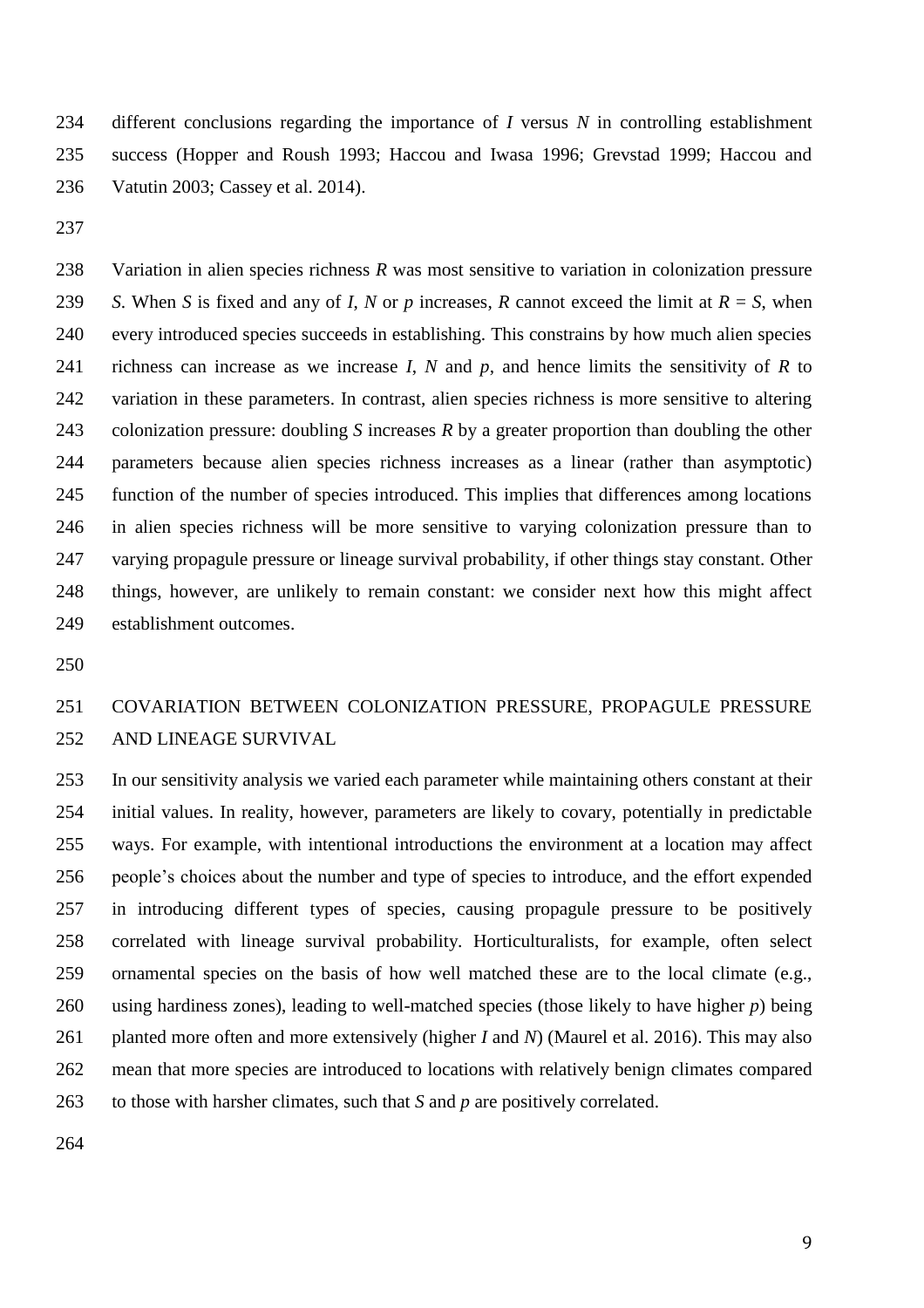In addition to covariation, parameters could also vary predictably through time. Globally, alien species richness is often positively correlated with measures of trade (Meyerson and Mooney 2007; Westphal et al. 2007; Hulme 2009; Sikes et al. 2018). This is expected, because trade is a key conduit for accidental introductions, with greater trade volumes leading to more individuals being accidentally transported to new locations (Wilson et al. 2009). Lockwood et al. (2009) demonstrated that when individuals are randomly sampled from a source community with an underlying log series abundance distribution, increasing the number of individuals per sample increased both colonization pressure and mean propagule pressure, meaning *S*, *I* and *N* are positively correlated, reinforcing the association between trade and alien species richness (see Fig. 2). Here we use simulations to extend these findings. We show that when few individuals are sampled from the source community, increasing the number of individuals leads to a faster increase in colonization pressure than mean propagule pressure (Fig. 2b). This suggests that increasing numbers of new species arriving (greater colonization pressure), rather than increasing propagule pressure, drives the increase in alien species richness at low trade volumes. At higher trade volumes, however, colonization pressure will asymptote as samples become large enough to include most species. As trade volume increases beyond this point, propagule pressure continues to increase as more individuals of the same species are included in each sample. As a consequence, rather than slowing as colonization pressure asymptotes, alien species richness may continue to increase steadily with increasing trade volume due to propagule pressure taking over from colonization pressure as the driver of establishment (Fig. 2c). How the form of the relationship between colonization and propagule pressure differs for other realistic species-abundance distributions is unknown but, regardless of the particular assumptions, *S*, *I* and *N* are likely to covary in ways that alter the drivers of alien species establishment as trade volumes vary in time and/or space. Modelling the consequences of this covariation for alien species richness is a clear avenue for future work.

 Other features of the introduction process could further result in parameter covariation or cause parameters to change in predictable ways through time. For intentional introductions, less interest in pursuing later introductions once some alien species have established may cause propagule pressure to decline (*I* and *N* are negatively correlated with *S*). This could explain declines in the annual rate at which some species, particularly birds and mammals, have established in many countries following earlier efforts at acclimatisation (Duncan and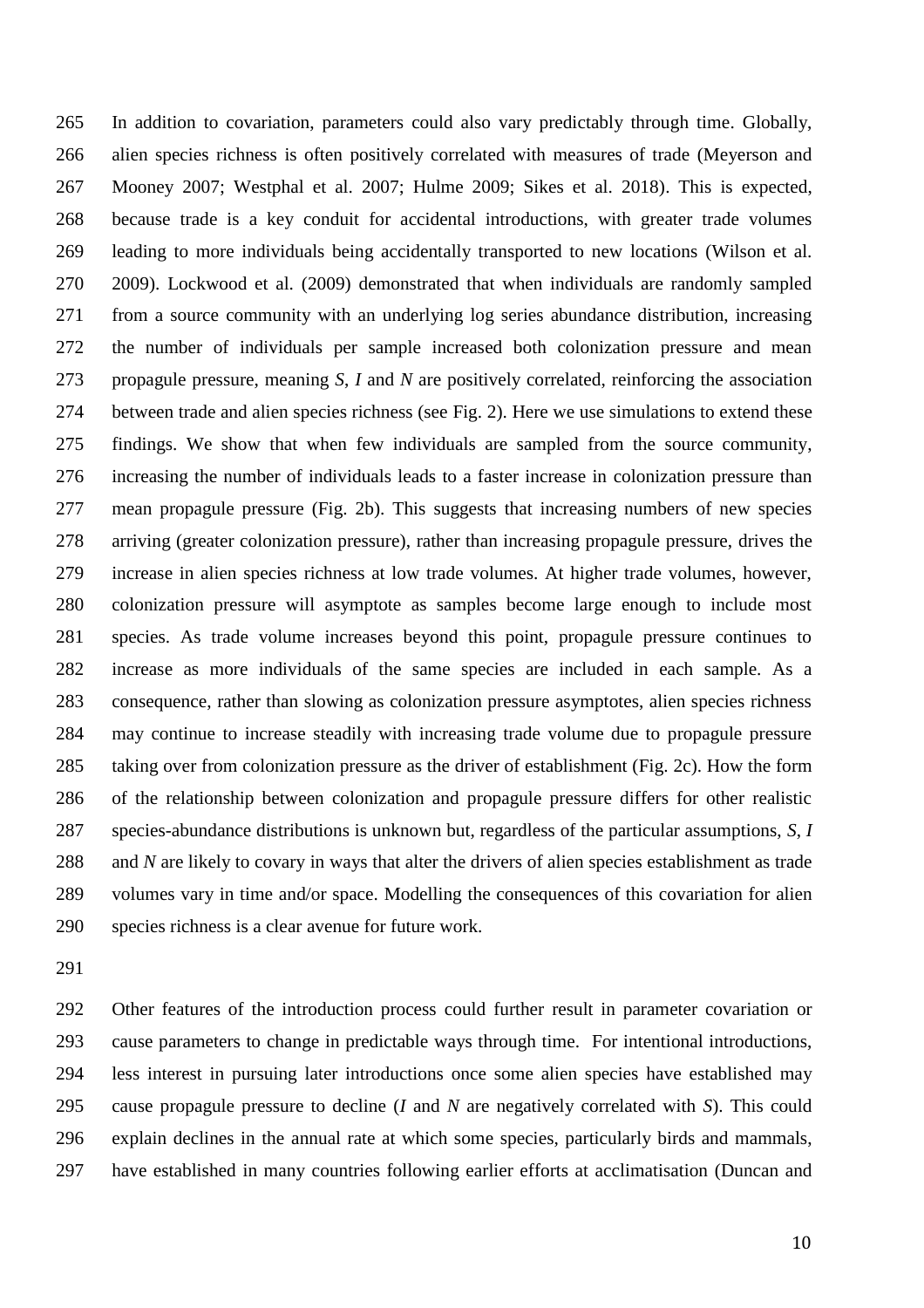Blackburn 2002; Seebens et al. 2017), particularly once the negative impacts of established species became apparent and efforts shifted to preventing new introductions through biosecurity measures (McDowall 1994). Nevertheless, declining establishment rates through time could be due to other processes. One possibility is that the pool of species available for introduction is being exhausted (Levine and D'Antonio 2003), although Fig. 2 shows that even when this occurs, establishment rates can still rise when increasing trade volume continues to increase propagule pressure. Recent analysis further suggests that the pool of potential alien species is increasing for most unintentionally transported taxa due to widening trade connections (Seebens et al. 2018). Another possibility invokes the idea of saturation: as alien species accumulate in a region it becomes increasingly difficult for new species to establish, due to niche pre-emption, which implies that *p* is negatively correlated with *R* independent of variation in propagule pressure (Moulton and Pimm 1983; Duncan 1997; Tilman 2004). Identifying which components of alien species richness (colonization pressure, propagule pressure or lineage survival probability) are driving variation in establishment rates across time and space is clearly challenging because it requires separating out the effects of covarying components.

## IMPLICATIONS OF THE MODEL FOR ALIEN SPECIES RICHNESS

 Lonsdale (1999) highlighted that the number of alien species in a region is a function of both the number of species introduced and the likelihood that a species establishes a self- sustaining population. Establishment probability is in turn a function of propagule pressure, allowing us to extend Lonsdale's model and identify the three critical components underlying variation in alien species richness: colonization pressure, propagule pressure and lineage survival probability. Our model (Equations 3 and 4) has at least two important implications for the study of alien species richness.

 First, as we indicated above, it is not possible to quantify how specific components, such as lineage survival probability, influence alien species richness without quantifying the other components, particularly colonization pressure (Williamson 1996; Lonsdale 1999). Our sensitivity analysis (Fig. 1) implies that variation in colonization pressure is most likely a key component of variation in alien richness, with the number of established species increasing as a linear function of the number introduced, in contrast to other parameters that vary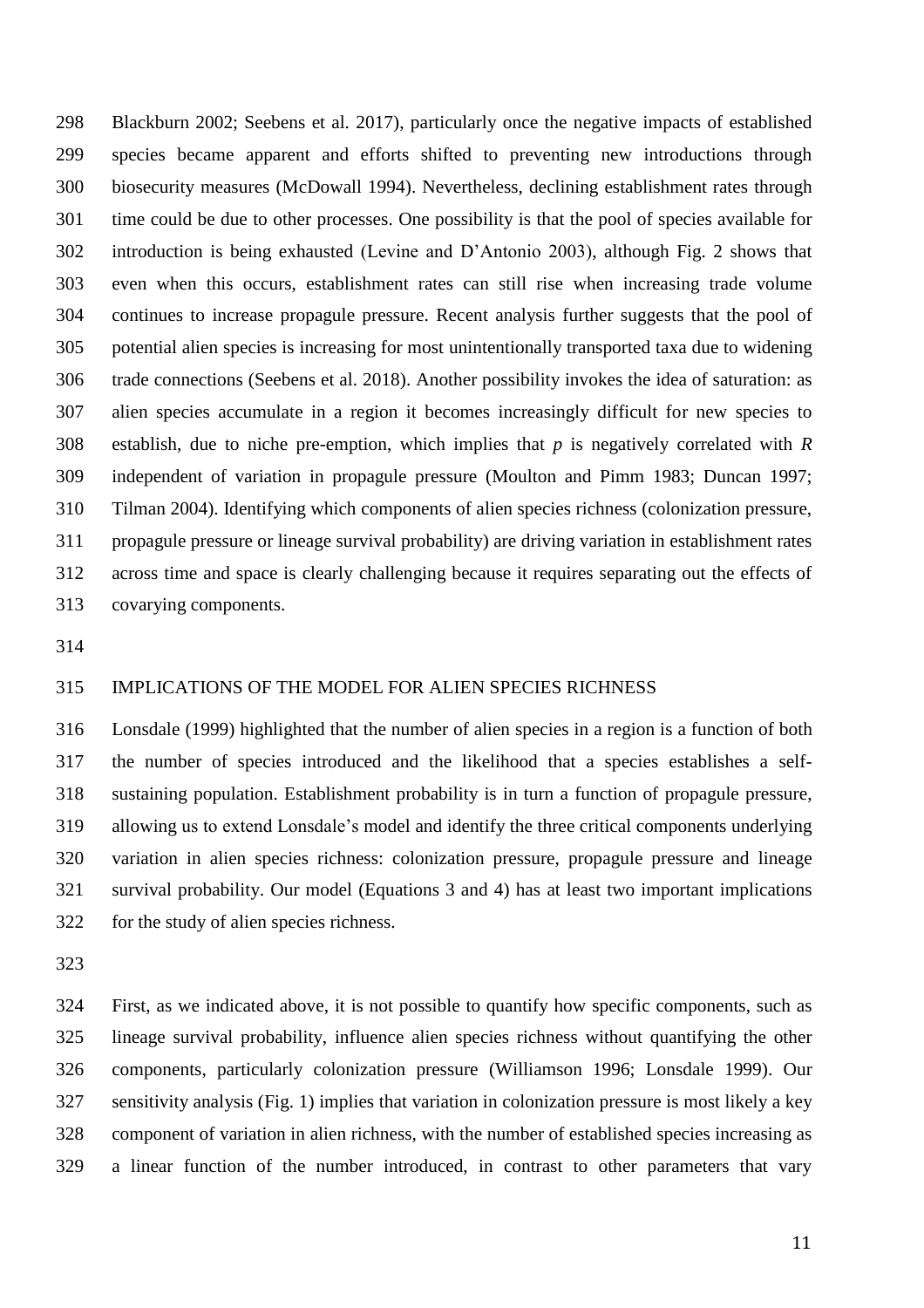asymptotically. The logic of this difference is straightforward: for a given number of introduced species, increasing the number of introduced individuals per species (*I* and *N*) or the likelihood that any one individual leaves a surviving lineage (*p*) can increase establishment success, but can only ever increase alien species richness up to the limit set by colonization pressure (*S*). Introducing more species increases this limit, and hence alien species richness is more sensitive to changes in *S* than *I*, *N* and *p*. The influence of propagule pressure on invasion outcomes has already been argued to be a 'null model for biological invasions' (Colautti et al. 2006; Cassey et al. 2018), in the sense that it should be included in any attempt to understand and model the invasion process. We propose that colonization pressure should also be considered a null model for biological invasions. Nevertheless, like propagule pressure it is often difficult to quantify colonization pressure: in most regions we do not know how many alien species have been introduced, but subsequently failed to establish. Unfortunately this means that, in the absence of data for *S*, it is very difficult to unravel what underlies variation in alien species richness because we are missing information on what is probably the most important driver (Diez et al. 2009; García-Díaz et al. 2015). It may be possible to use proxies for *S*, such as trade volume, albeit advising similar caution as for the use of proxies for propagule pressure because of the potential for spurious correlations (Pigot et al. 2018).

 Second, our model shows how colonization pressure, propagule pressure, and lineage survival probability combine to determine alien species richness (Equations 3 and 4), but we need to understand how these components covary in real situations. Such covariation could lead to reinforcement (e.g., a positive correlation between propagule pressure and lineage survival probability for intentionally introduced species), substitution (e.g., propagule pressure taking over from colonization pressure as trade volume increases) or the cancelling out (e.g., negative correlation between lineage survival probability and colonization pressure due to niche pre-emption) of effects. More generally, our model provides a framework for understanding how specific factors are likely to affect alien richness through their combined influence on colonization pressure, propagule pressure and lineage survival probability. For example, we have argued that both colonization and propagule pressure should be positively correlated with trade volume (Fig. 2) but that alien richness should be more sensitive to changes in colonization pressure. This implies that, for a given trade volume, a country should be at greater risk of alien invasion if it trades with a wide range of partners (high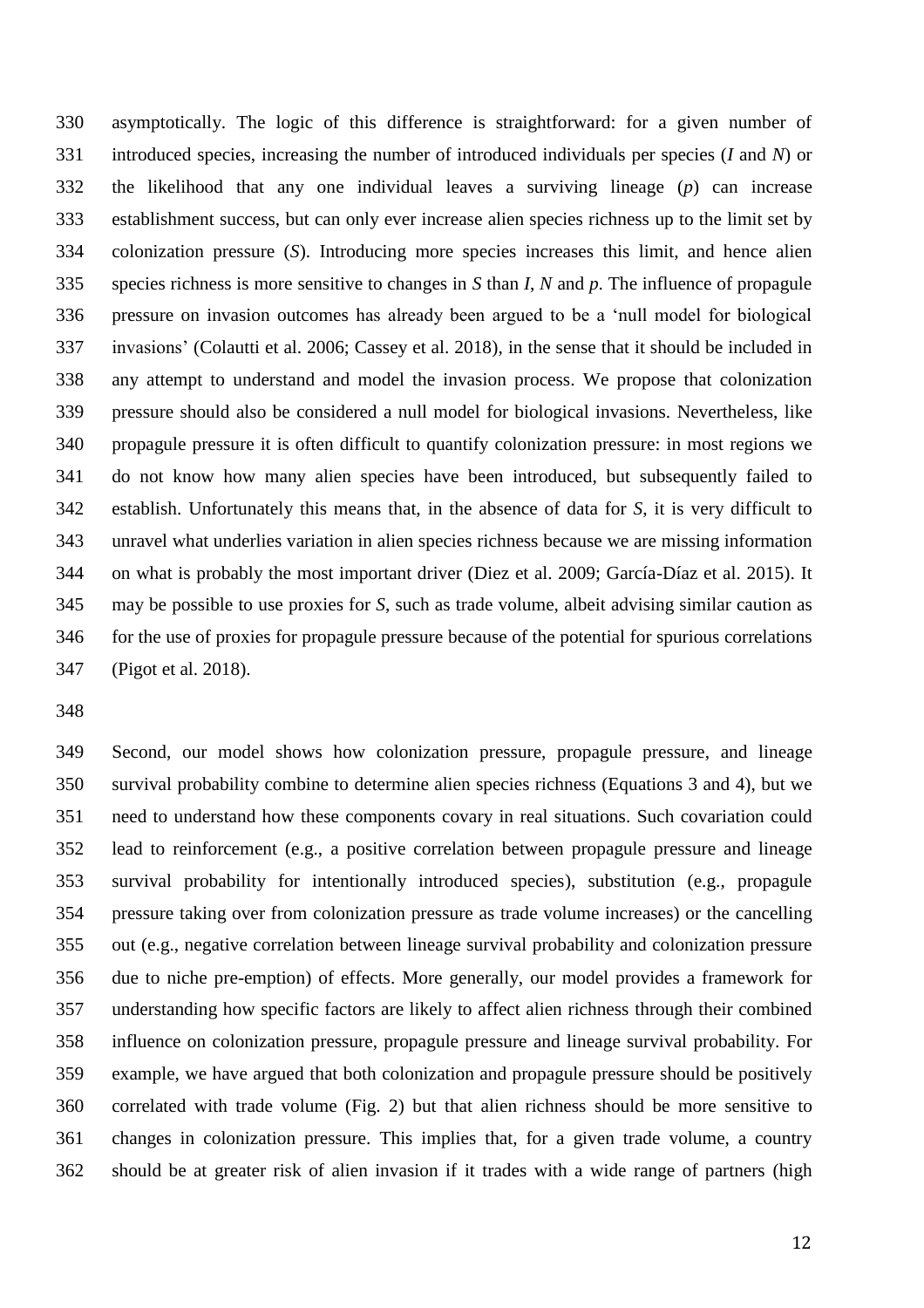colonization pressure through exposure to many partners, but lower propagule pressure per partner) than if trade is concentrated in fewer partners (higher propagule pressure per partner but lower colonization pressure), an outcome supported by simulation (Fig. 3). More generally, by specifying how factors such as trade interact with the different components of alien species richness, and understanding the sensitivity of these different components (Fig. 1), we should be able to identify the most important interactions underlying variation in alien species richness, generating predictions that can be empirically tested.

 Overall, anthropogenic effects are likely to be strong determinants of alien species richness by directly influencing colonization pressure and propagule pressure, and by changing lineage survival probability to favour alien species through environmental modification (e.g., land use or climate change). As we have identified, differences among locations in their inherent invasibility must result from differences in lineage survival probability, independent of variation in colonization pressure or propagule pressure (Catford et al. 2012). Given that colonization and propagule pressure can vary widely, locations would have to show very strong and consistent differences in lineage survival probability for this to be a major driver of variation in alien species richness. A recent global analysis of alien bird species richness supports this finding, with variation in alien richness primarily explained by variation in anthropogenic factors, especially a strong positive effect of colonization pressure, but with some variance explained by a positive effect of native species richness at the recipient location, which could reflect differences in the suitability of locations for both native and alien species persistence (Dyer et al. 2017).

 Species traits could also predictably influence lineage survival probability, but perhaps more important are likely to be the relationships between traits and propagule pressure and (indirectly) colonization pressure (Maurel et al. 2016; Peoples and Goforth 2017). In general, widespread, abundant species are more likely to be introduced to new environments, while large-bodied animal species are more likely to be deliberately translocated (Blackburn and Duncan 2001; Jeschke and Strayer 2006; Tingley et al. 2010; Blackburn et al. 2017). Globally, propagule pressure is positively related to geographic range size, annual fecundity, body mass and migratory tendency in birds (Cassey et al. 2004a). The characteristics of species entrained in the invasion pathway are therefore a biased subset relative to the pool of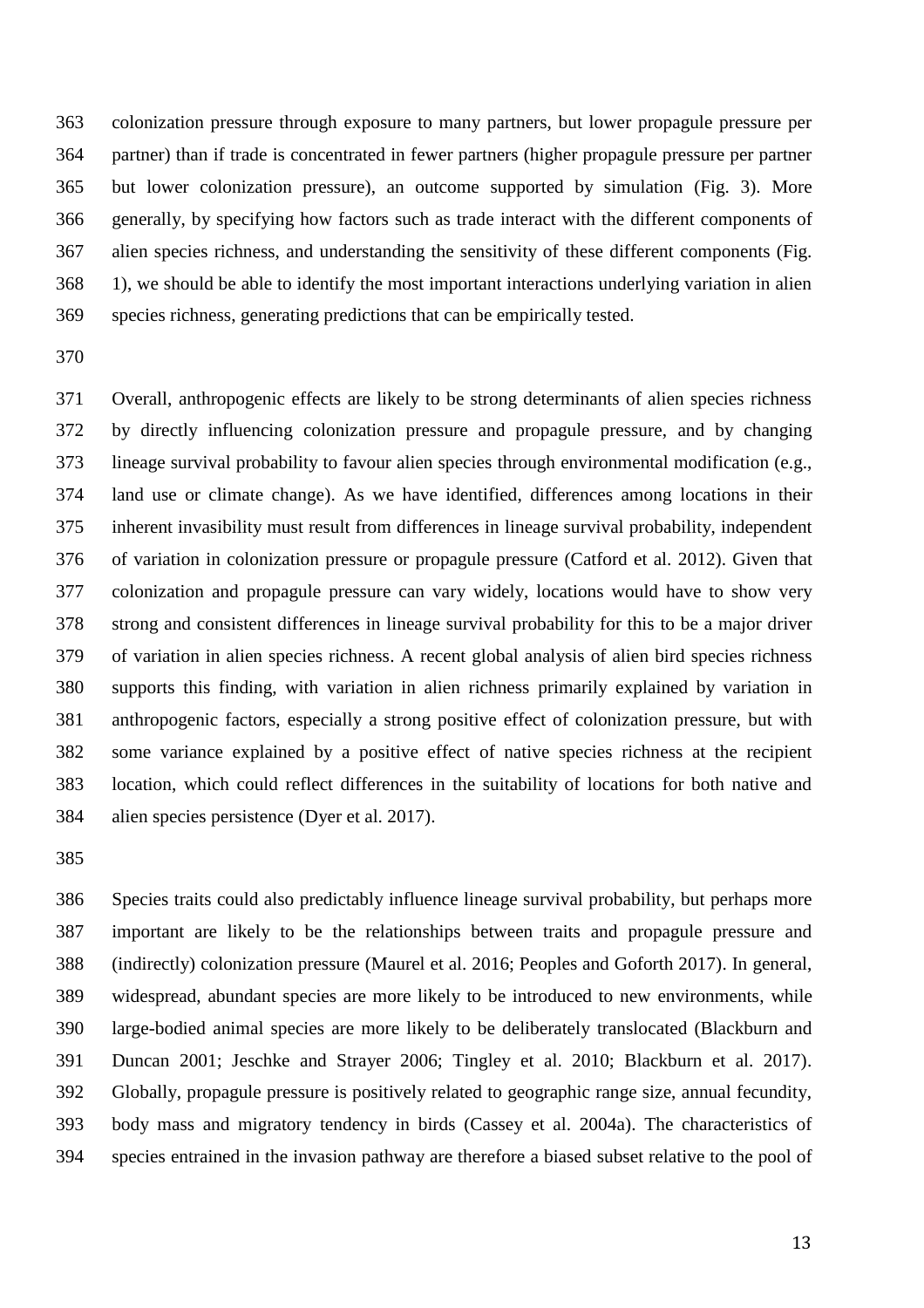all potential alien species. Thus, the traditional view of the influence of species' traits on alien species richness – that these affect lineage survival probability by influencing the ability of species to survive and reproduce at new localities – may be less important than the manner in which traits affect how humans perceive and interact with species, directly through deliberate trade or indirectly through the likelihood of accidental translocation (Chapple et al. 2012).

 Equation 3 is a general model describing alien richness given knowledge of the species introduced, the number of introduction events and numbers of individuals of each species introduced, and the probability a founding individual in each event would leave a surviving lineage. This generic model can include a wide range of more specific processes that can be modelled by specifying particular relationships among the parameters (e.g., Fig 3). For example, according to MacArthur & Wilson's (1963, 1967) equilibrium theory of island biogeography, the rate at which species arrive and establish on an island declines as a function of the number of species already present due to exhaustion of the mainland species pool and competition with residents. Within our framework, this could be modelled by specifying a negative relationship between *R* and either *S* or *p*, or both. Similarly, Allee effects, which can be important in the dynamics of invading populations (Drake 2004; Tobin et al. 2011), would imply that *p* becomes small whenever *N* falls below a particular threshold. Nevertheless, while equation 3 describes a generic and very flexible model, fitting the model to data on alien species richness with the aim of quantifying the main drivers of variation requires data on some of the key components, particularly colonization and propagule pressure. Data on lineage survival probability are difficult to obtain, if not impossible, despite this being the key parameter to assess differences in invasion risk among species or locations. Consequently, studies typically aim to estimate this parameter and how it varies given data on the remaining components (Sol et al. 2012). Equation 4 may assist with this because it allows for generic modelling of variation via a distribution, rather than having to estimate lineage survival separately for each species or introduction event (for examples, see Duncan et al. 2014; Duncan 2016). Additionally, lineage survival probability can be modelled as a function of general environmental (e.g. seasonality) or species (e.g. life-history) attributes. Nevertheless, we emphasise that without data on at least some components, particularly colonization pressure, it is impossible to quantify the relative importance of other components in driving variation in alien species richness (Lonsdale 1999). This is particularly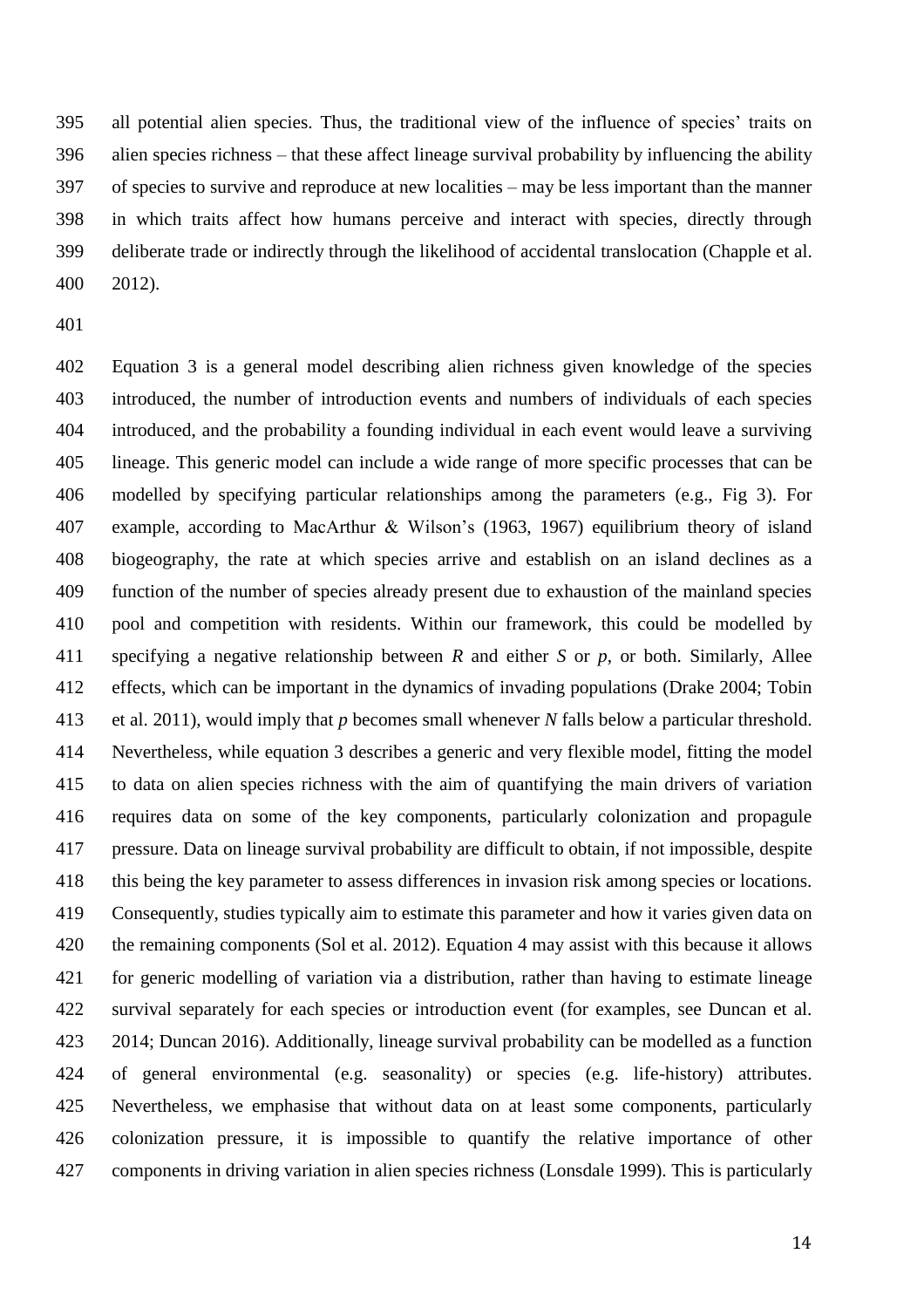so where covariates often used to explain variation in alien species richness, including anthropogenic factors such as trade volume, can influence outcomes via several pathways.

 Acknowledging heterogeneity in lineage survival probability *p* (equation 4) also has some important implications for understanding variation in alien species richness. First, heterogeneity in lineage survival probability reduces overall establishment probability and lowers alien species richness across the range of parameter values we simulated (Fig. 1). Second, when there is heterogeneity in lineage survival probability among locations, increasing the number of introduction events *I* has the same effect on alien species richness as an equivalent proportional increase in lineage survival probability, but alien species richness is less sensitive to an equivalent proportional increase in the number of individuals per introduction attempt *N* (Fig. 1). This implies that when there is heterogeneity in lineage survival probability due, for example, to spatial and/or temporal variation in the suitability of locations for establishment, then establishment probability (and alien species richness) will be higher when total propagule pressure for a species is divided into more introductions of fewer individuals. This occurs because, with environmental heterogeneity, it is better to try many locations, at least one of which may be suitable for establishment with even a few individuals, rather than risking all individuals at one or a few locations that may turn out to be unsuitable (see also Haccou and Iwasa 1996; Grevstad 1999; Haccou and Vatutin 2003).

 The above finding implies that if two regions have the same mean lineage survival probability, then the region with greater spatial and temporal heterogeneity in lineage survival probability should have lower alien species richness, suggesting that regions with low environmental heterogeneity might be easier to invade. This negative effect of environmental heterogeneity on alien establishment may appear surprising given that environmental heterogeneity is generally expected to promote diversity by stabilising coexistence. An intriguing possibility is that the higher alien species richness found on islands, relative to continental regions (Dawson et al. 2017), could then be a consequence of lower environmental heterogeneity in suitable habitats, due to their small size and oceanic climate. If so, a further implication would be that, relative to continental regions, introductions of alien species to islands would be less sensitive to how total propagule pressure was distributed across introduction events. Conversely, many introductions of few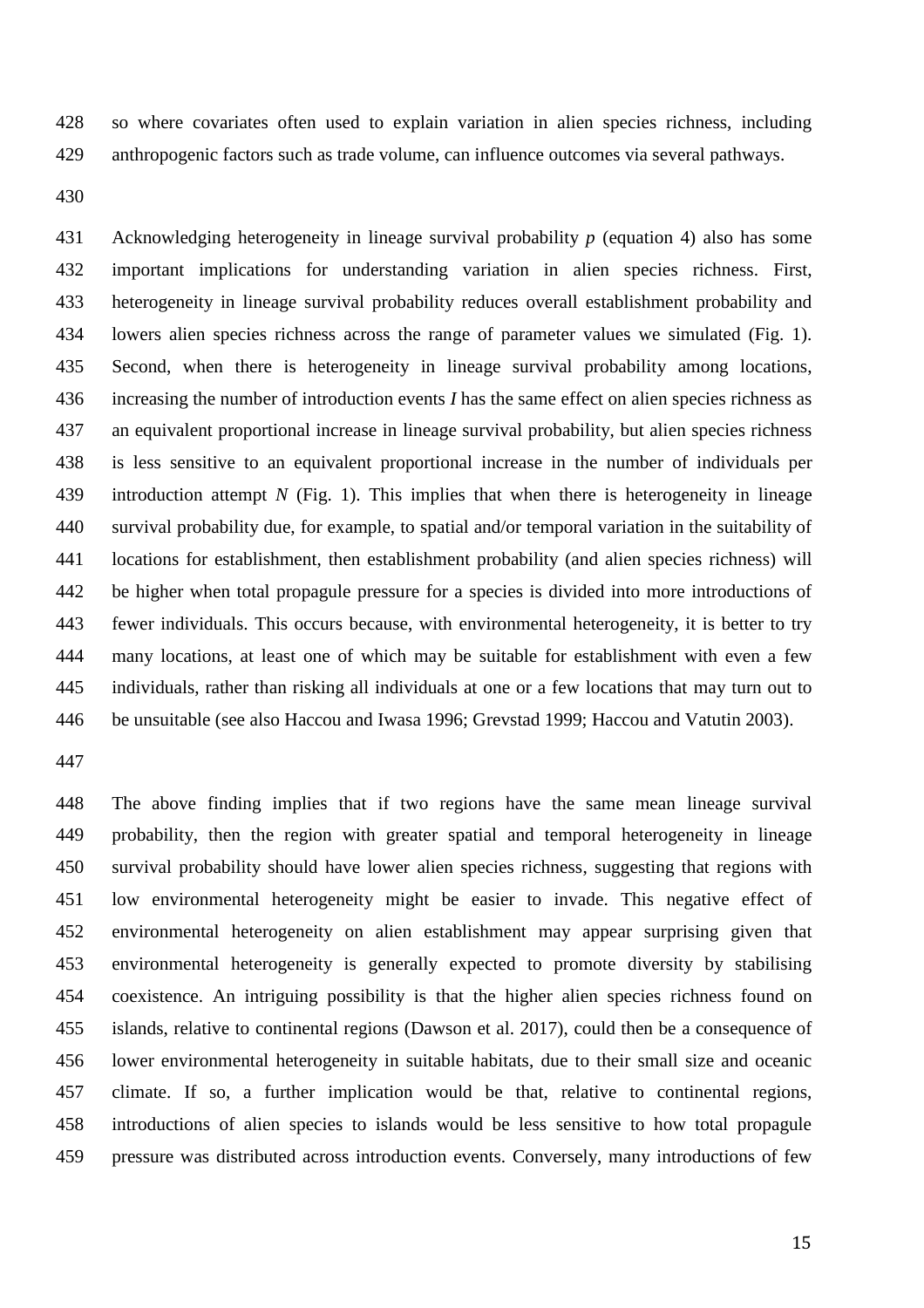individuals to continents should increase success, because there are more places or times where introductions would fail on continents, relative to islands, due to low values of *p*. Other areas with low environmental heterogeneity may include cities, especially in temperate climates, where the urban heat island effect reduces climatic variability, and where anthropogenic food sources (e.g., rubbish dumps, bins, supplemental feeding) may reduce periods of food scarcity. Alien species are particularly prevalent in cities and on islands (van Kleunen et al. 2015; Dawson et al. 2017; Gaertner et al. 2017), although this could equally be due to variation in colonization and propagule pressure (Blackburn et al. 2008; Dawson et al. 2017; Dyer et al. 2017).

 In summary, we have outlined a generic model to describe variation in alien species richness, highlighting three critical components – colonization pressure, propagule pressure and lineage survival probability – that underlie this variation. Substantial research effort in invasion biology has been devoted to understanding the characteristics that make some locations more invasible and some species more likely to become alien invaders. Indeed, these were the two key questions posed by the influential SCOPE program on alien species (Drake et al. 1989; Williamson 1996). Our model highlights that location and species-level traits are each components of lineage survival probability *p*, and that this combines with propagule and colonization pressure to determine establishment success and alien species richness (Fig. 3). While it remains important to identify the traits that underlie variation in lineage survival probability, it is clear that as much effort, if not more, needs to be focussed on understanding determinants of variation in colonization pressure *S* and propagule pressure (*N* x *I*). Traits that determine which species are introduced more often and in larger numbers may matter more in driving the distribution and richness of alien species than traits that increase the likelihood that an individual will leave a surviving lineage in a novel environment. Our model further highlights the need to understand how these components covary, and emphasises that it is impossible to infer the importance of one component without some understanding of the others. Given the importance of colonization pressure as a driver of alien species richness, an extension of our model would be to consider more thoroughly how colonization pressure can vary, particularly in relation to the pool of native species available as potential new alien introductions, the characteristics of the native pool (in terms of species abundances and exposure to humans that might influence the likelihood species will be picked up and transported to new locations), and how anthropogenic factors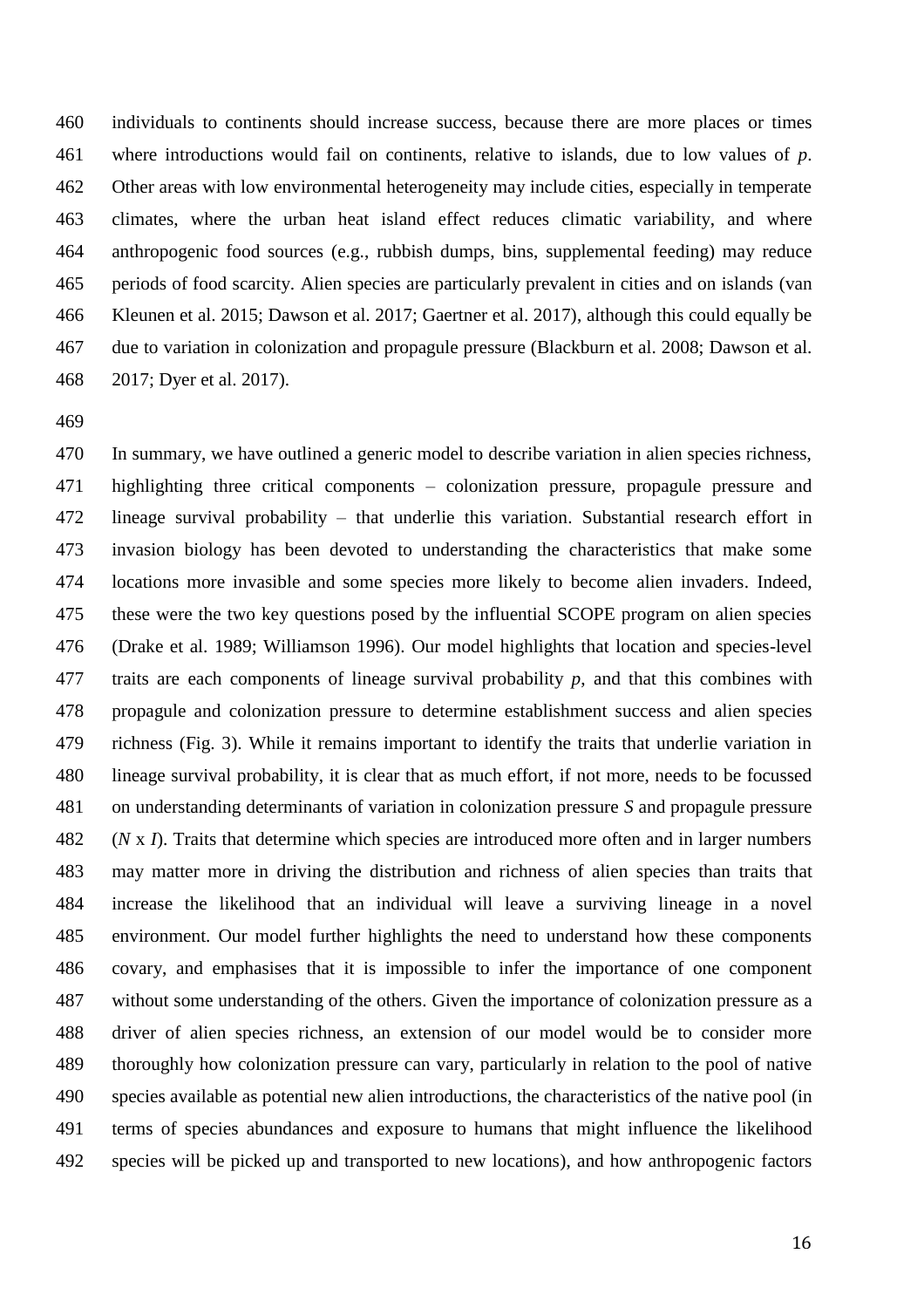such as trade influence rates of species arrival (for a start on this, see Leung et al. 2012). We suspect that much of the global variation in alien species richness will be best explained by these factors.

## ACKNOWLEDGEMENTS

 We thank Julie Lockwood for helpful comments on an earlier version of this manuscript. This work was supported by Australian Research Council Discovery Project grant DP150101839 to RPD, Centre for Invasive Species Solutions project funding (PO1-I-002) to PC, and Leverhulme Trust grant RPG-2015-073 to TMB and PC.

## LITERATURE CITED

- Bellard C, Cassey P, Blackburn TM (2016) Alien species as a driver of recent extinctions. Biol Lett 24–27. doi: 10.1098/rsbl.2015.0623
- Blackburn TM, Cassey P, Lockwood JL (2008) The island biogeography of exotic bird species. Glob Ecol Biogeogr 17:246–251. doi: 10.1111/j.1466-8238.2007.00361.x
- Blackburn TM, Duncan RP (2001) Establishment patterns of exotic birds are constrained by
- non-random patterns in introduction. J Biogeogr 28:927–939. doi: 10.1046/j.1365- 2699.2001.00597.x
- Blackburn TM, Lockwood JL, Cassey P (2009) Avian Invasions: The Ecology and Evolution of Exotic Birds
- Blackburn TM, Pyšek P, Bacher S, et al (2011) A proposed unified framework for biological invasions. Trends Ecol Evol 26:333–339. doi: 10.1016/j.tree.2011.03.023
- Blackburn TM, Scrivens SL, Heinrich S, Cassey P (2017) Patterns of selectivity in
- introductions of mammal species worldwide. NeoBiota 33:33–51. doi:
- 10.3897/neobiota.33.10471
- Case TJ (1996) Global patterns in the establishment and distribution of exotic birds. Biol Conserv 78:69–96. doi: 10.1016/0006-3207(96)00019-5
- Cassey P, Blackburn TM, Jones KE, Lockwood JL (2004a) Mistakes in the analysis of exotic
- species establishment: Source pool designation and correlates of introduction success
- among parrots (Aves: Psittaciformes) of the world. J Biogeogr 31:277–284. doi:
- 10.1046/j.0305-0270.2003.00979.x
- Cassey P, Blackburn TM, Sol D, et al (2004b) Global patterns of introduction effort and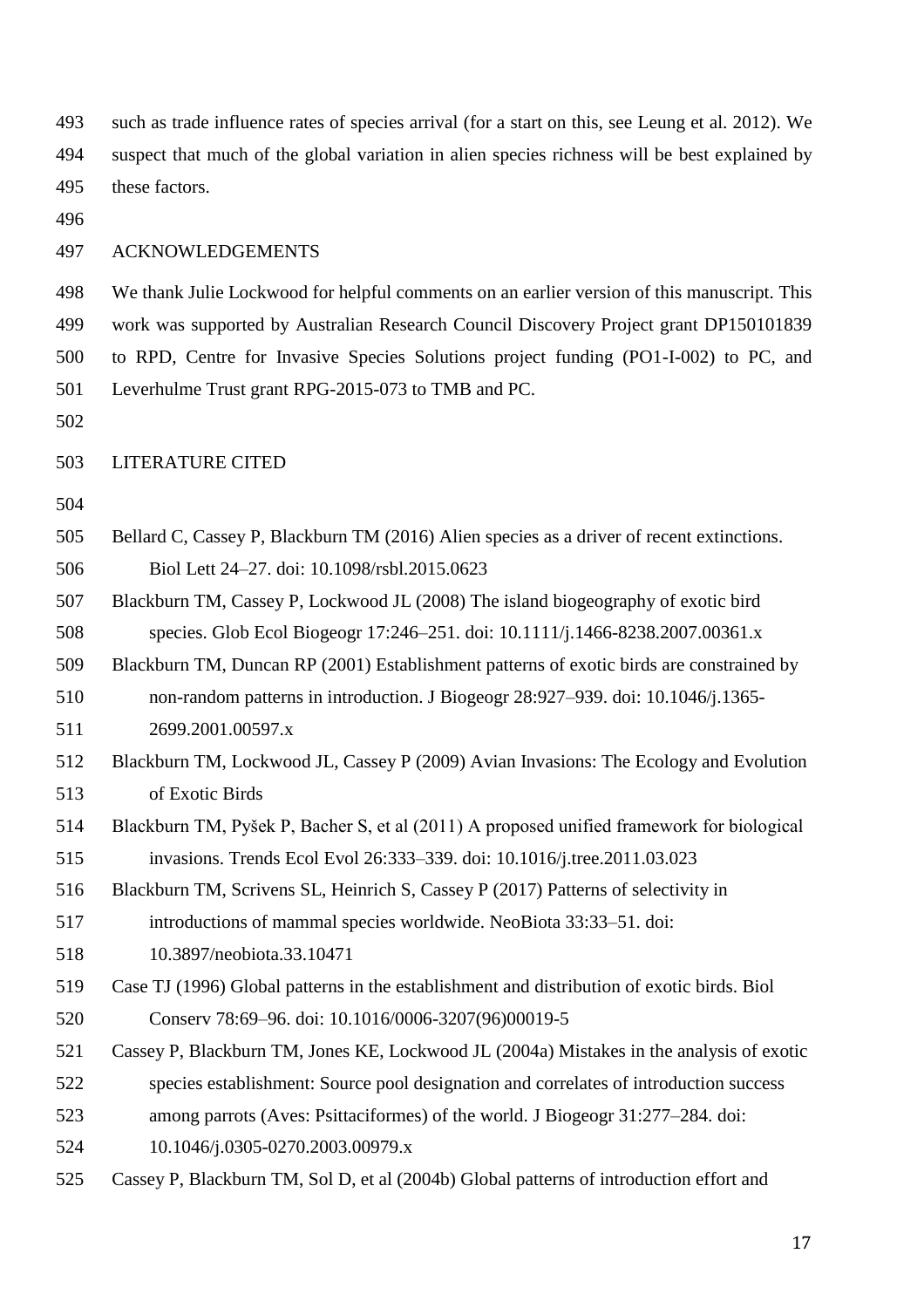establishment success in birds. Proc R Soc London, Ser B 271:S405–S408. doi: 10.1098/rsbl.2004.0199 Cassey P, Delean S, Lockwood JL, et al (2018) Dissecting the null model for biological invasions: A meta-analysis of the propagule pressure effect. PLoS Biol 16:1–15. doi: 10.1371/journal.pbio.2005987 Cassey P, Prowse TAA, Blackburn TM (2014) A population model for predicting the successful establishment of introduced bird species. Oecologia 175:417–28. doi: 10.1007/s00442-014-2902-1 Catford JA, Vesk PA, Richardson DM, Pyšek P (2012) Quantifying levels of biological invasion: Towards the objective classification of invaded and invasible ecosystems. Glob Chang Biol 18:44–62. doi: 10.1111/j.1365-2486.2011.02549.x Chapple DG, Simmonds SM, Wong BBM (2012) Can behavioral and personality traits influence the success of unintentional species introductions? Trends Ecol Evol 27:57–62. doi: 10.1016/j.tree.2011.09.010 Colautti RI, Grigorovich IA, MacIsaac HJ (2006) Propagule pressure: A null model for biological invasions. Biol Invasions 8:1023–1037. doi: 10.1007/s10530-005-3735-y Crowl TA, Crist TO, Parmenter RR, et al (2008) The spread of invasive species and infectious disease as drivers of ecosystem change. Front Ecol Environ 6:238–246. doi: 10.1890/070151 Dawson W, Moser D, Van Kleunen M, et al (2017) Global hotspots and correlates of alien species richness across taxonomic groups. Nat Ecol Evol 1:1–7. doi: 10.1038/s41559- 017-0186 Dennis B (2002) Allee effects in stochastic populations. Oikos 96:389–401. doi: 10.1034/j.1600-0706.2002.960301.x Diez JM, Williams PAA, Randall RP, et al (2009) Learning from failures: testing broad taxonomic hypotheses about plant naturalization. Ecol Lett 12:1174–1183. doi: 10.1111/j.1461-0248.2009.01376.x Drake JA, Castri F di, Groves RH, et al (1989) Biological invasions. A global perspective. John Wiley & Sons, Chichester Drake JM (2004) Allee effects and the risk of biological invasion. Risk Anal 24:795–802. doi: 10.1111/j.0272-4332.2004.00479.x Duncan RP (2016) How propagule size and environmental suitability jointly determine establishment success: a test using dung beetle introductions. Biol Invasions 18:985–996. doi: 10.1007/s10530-016-1083-8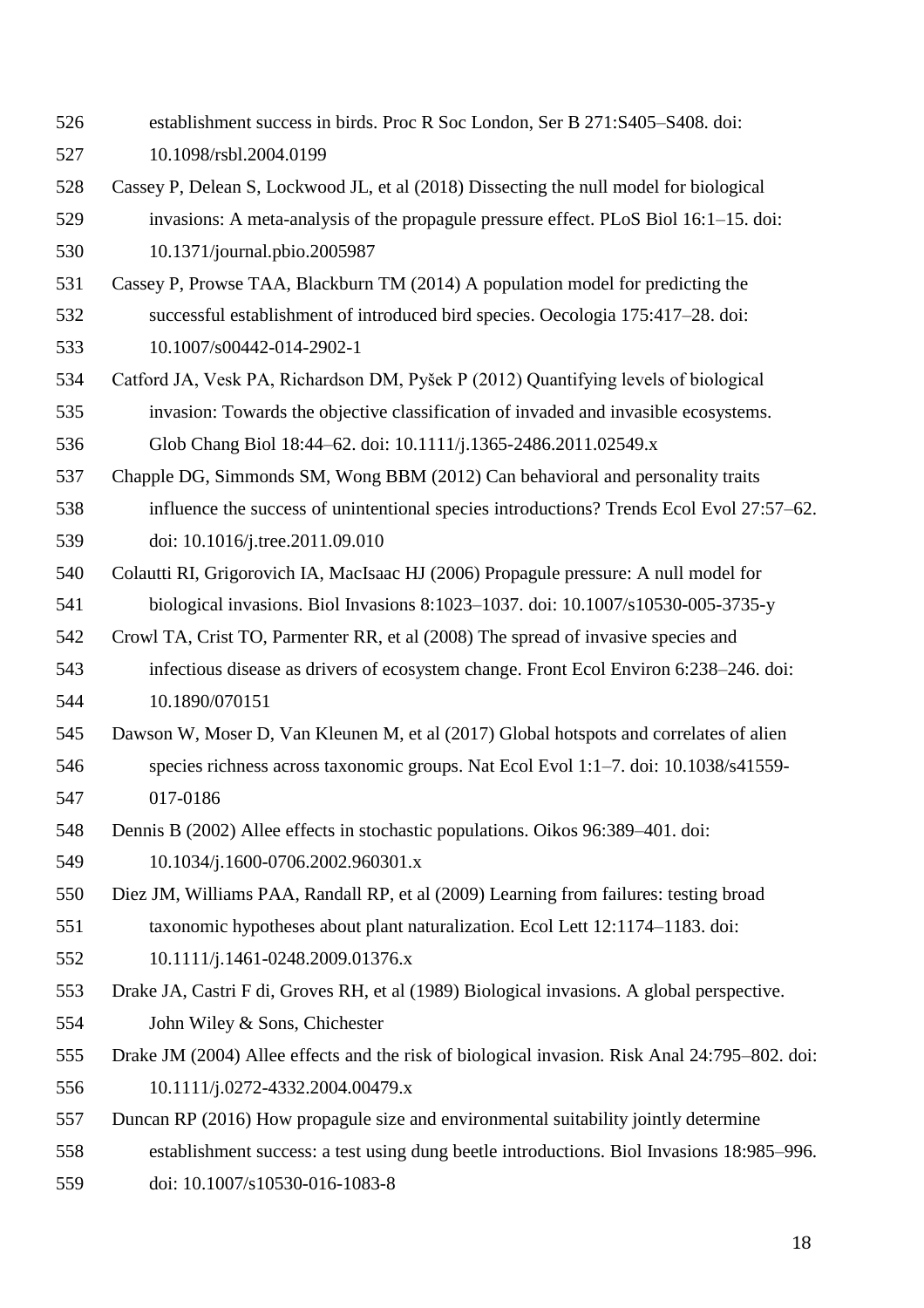- Duncan RP (1997) The role of competition and introduction effort in the success of passeriform birds introduced to New Zealand. Am Nat 149:903–915. doi:
- 10.1086/286029
- Duncan RP, Blackburn TM (2002) Morphological over-dispersion in game birds (Aves:
- Galliformes) successfully introduced to New Zealand was not caused by interspecific competition. Evol Ecol Res 4:551–561
- Duncan RP, Blackburn TM, Rossinelli S, Bacher S (2014) Quantifying invasion risk: the
- relationship between establishment probability and founding population size. Methods Ecol Evol 5:1255–1263. doi: 10.1111/2041-210X.12288
- Duncan RP, Blackburn TM, Sol D (2003) The ecology of bird introductions. Annu Rev Ecol Evol Syst 34:71–98. doi: 10.1146/annurev.ecolsys.34.011802.132353
- Dyer EE, Cassey P, Redding DW, et al (2017) The Global Distribution and Drivers of Alien
- Bird Species Richness. PLoS Biol 15:1–25. doi: 10.1371/journal.pbio.2000942
- Elton C (1958) The ecology of invasions by animals and plants. Methuen, London
- Gaertner M, Wilson JRU, Cadotte MW, et al (2017) Non-native species in urban
- environments: patterns, processes, impacts and challenges. Biol Invasions 19:3461–3469. doi: 10.1007/s10530-017-1598-7
- Gallardo B, Clavero M, Sánchez MI, Vilà M (2016) Global ecological impacts of invasive species in aquatic ecosystems. Glob Chang Biol 22:151–163. doi: 10.1111/gcb.13004
- García-Díaz P, Ross J V., Ayres C, Cassey P (2015) Understanding the biological invasion
- risk posed by the global wildlife trade: Propagule pressure drives the introduction and
- establishment of Nearctic turtles. Glob Chang Biol 21:1078–1091. doi:
- 10.1111/gcb.12790
- Grevstad FS (1999) Factors influencing the chance of population establishment: implications for release strategies in biocontrol. Ecol Appl 9:1439–1447
- Haccou P, Iwasa Y (1996) Establishment probability in fluctuating environments: a
- branching process model. Theor Popul Biol 50:254–80. doi: 10.1006/tpbi.1996.0031
- Haccou P, Vatutin V (2003) Establishment success and extinction risk in autocorrelated environments. Theor Popul Biol 64:303–314. doi: 10.1016/S0040-5809(03)00092-3
- Hayes KR, Barry SC (2008) Are there any consistent predictors of invasion success? Biol Invasions 10:483–506
- Hopper KR, Roush RT (1993) Mate finding, dispersal, number released, and the success of biological control introductions. Ecol Entomol 18:321–331. doi: 10.1111/j.1365-
- 2311.1993.tb01108.x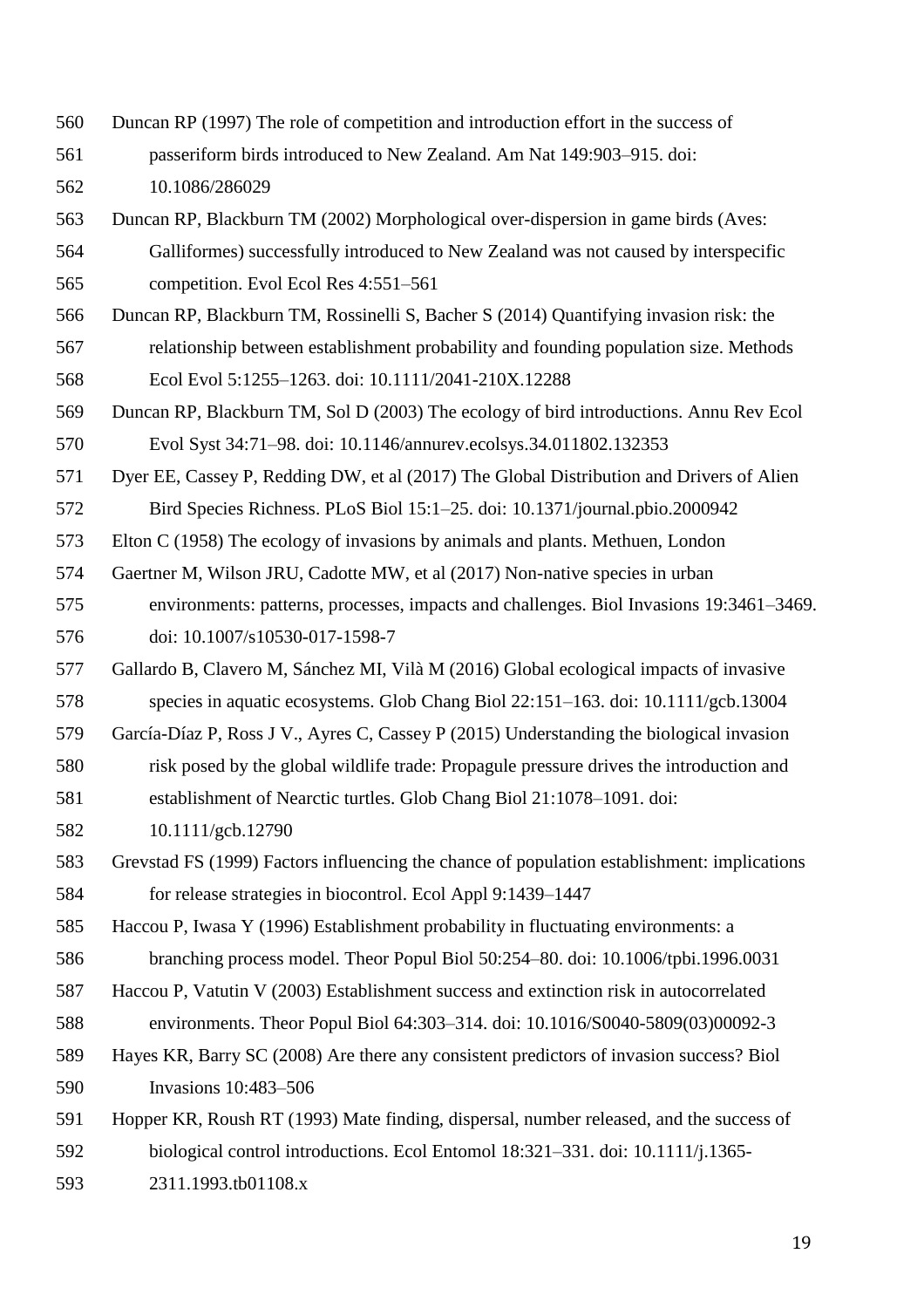- Hulme PE (2009) Trade, transport and trouble: managing invasive species pathways in an era of globalization. J Appl Ecol 46:10–18. doi: 10.1111/j.1365-2664.2008.01600.x
- Jeschke JM, Strayer DL (2006) Determinants of vertebrate invasion success in Europe and
- North America. Glob Chang Biol 12:1608–1619. doi: 10.1111/j.1365-
- 2486.2006.01213.x
- Kolar CS, Lodge DM (2001) Progress in invasion biology: predicting invaders. Trends Ecol Evol 16:199–204. doi: 10.1016/s0169-5347(01)02101-2
- Lande R, Engen S, Sæther B-E (2003) Stochastic population dynamics in ecology and conservation. Oxford University Press, Oxford
- Leung B, Drake JM, Lodge DM (2004) Predicting invasions: propagule pressure and the gravity of Allee effects. Ecology 85:1651–1660. doi: 10.1890/02-0571
- Leung B, Roura-Pascual N, Bacher S, et al (2012) TEASIng apart alien species risk
- assessments: a framework for best practices. Ecol Lett 15:1475–93. doi:
- 10.1111/ele.12003
- Levine JM, D'Antonio CM (2003) Forecasting Biological Invasions with Increasing International Trade. Conserv Biol 17:322–326. doi: 10.1046/j.1523-1739.2003.02038.x
- Lockwood JL, Cassey P, Blackburn TM (2005) The role of propagule pressure in explaining species invasions. Trends Ecol Evol 20:223–228
- Lockwood JL, Cassey P, Blackburn TM (2009) The more you introduce the more you get:
- the role of colonization pressure and propagule pressure in invasion ecology. Divers
- Distrib 15:904–910. doi: 10.1111/j.1472-4642.2009.00594.x
- Lonsdale M (1999) Global patterns of plant invasions and the concept of invasibility. Ecology 80:1522–1536
- MacArthur RH, Wilson EO (1967) The theory of island biogeography. Princeton University Press
- MacArthur RH, Wilson EO (1963) An equilibrium theory of insular zoogeography. Evolution (N Y) 17:373–387. doi: 10.2307/2407089
- Mack RN, Simberloff D, Lonsdale WM, et al (2000) Biotic invasions: Causes, epidemiology,
- global consequences, and control. Ecol Appl 10:689–710. doi: 10.1890/0012-
- 9623(2005)86[249b:IIE]2.0.CO;2
- Maurel N, Hanspach J, Kühn I, et al (2016) Introduction bias affects relationships between
- the characteristics of ornamental alien plants and their naturalization success. Glob Ecol Biogeogr 1–10. doi: 10.1111/geb.12520
- Maxwell SL, Fuller RA, Brooks TM, Watson JEM (2016) Biodiversity: The ravages of guns,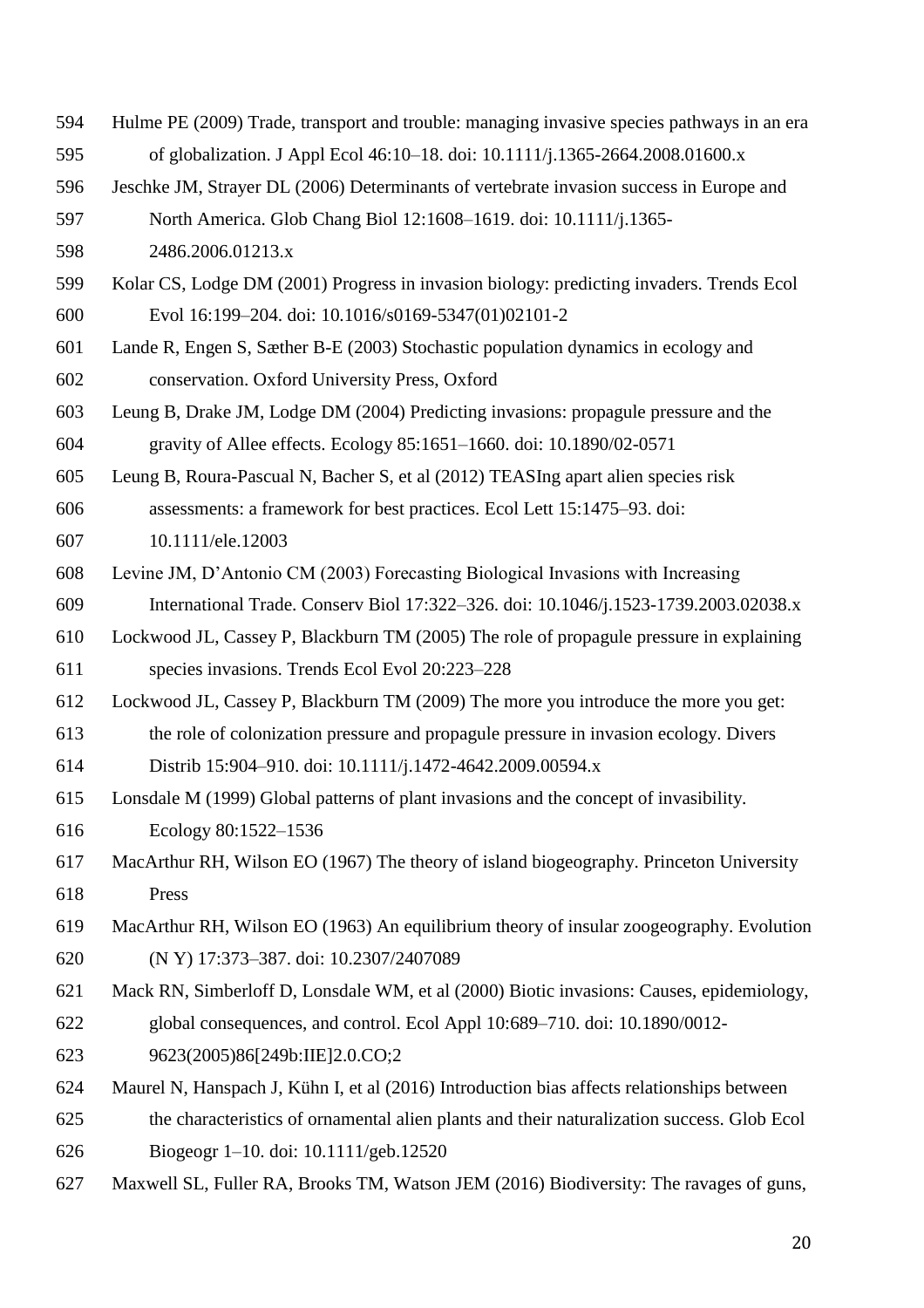- nets and bulldozers. Nature 536:143–145. doi: 10.1038/536143a
- McDowall RM (1994) Gamekeepers for the nation: the story of New Zealand's
- acclimatisation societies 1861-1990. Canterbury University Press, Christchurch
- McGeoch MA, Butchart SHM, Spear D, et al (2010) Global indicators of biological invasion:
- species numbers, biodiversity impact and policy responses. Divers Distrib 16:95–108.
- doi: 10.1111/j.1472-4642.2009.00633.x
- Meyerson LA, Mooney HA (2007) Invasive alien species in an era of globalization. Front Ecol Environ 5:199–208. doi: 10.1890/1540-9295(2007)5[199:IASIAE]2.0.CO;2
- Moulton MP, Pimm SL (1983) The Introduced Hawaiian Avifauna: Biogeographic Evidence for Competition. Am Nat 121:669–690. doi: 10.1086/284094
- Norris RJ, Memmott J, Lovell DJ (2002) The effect of rainfall on the survivorship and establishment of a biocontrol agent. J Appl Ecol 39:226–234. doi: 10.1046/j.1365- 2664.2002.00712.x
- Paini DR, Sheppard AW, Cook DC, et al (2016) Global threat to agriculture from invasive species. Proc Natl Acad Sci 113:7575–7579. doi: 10.1073/pnas.1602205113
- Peoples BK, Goforth RR (2017) The indirect role of species-level factors in biological invasions. Glob Ecol Biogeogr 524–532. doi: 10.1111/geb.12567
- Pigot AL, Cassey P, Blackburn TM (2018) How to incorporate information on propagule
- pressure in the analysis of alien establishment success. Methods Ecol Evol 9:1097–1108.
- doi: 10.1111/2041-210X.12930
- Ricciardi A, Hoopes MF, Marchetti MP, Lockwood JL (2013) Progress toward understanding the ecological impacts of nonnative species. Ecol Mongraphs 83:263–282
- Richardson DM, Pyšek P (2006) Plant invasions: merging the concepts of species
- invasiveness and community invasibility. Prog Phys Geogr 30:409–431. doi:
- 10.1191/0309133306pp490pr
- Sax DF, Gaines SD, Brown JH (2002) Species Invasions Exceed Extinctions on Islands Worldwide: A Comparative Study of Plants and Birds. Am Nat 160:766–783. doi: 10.1086/343877
- Schreiber SJ, Lloyd-Smith JO (2009) Invasion dynamics in spatially heterogeneous environments. Am Nat 174:490–505
- Seebens H, Blackburn TM, Dyer EE, et al (2017) No saturation in the accumulation of alien species worldwide. Nat Commun 8:1–9. doi: 10.1038/ncomms14435
- Seebens H, Blackburn TM, Dyer EE, et al (2018) Global rise in emerging alien species results from increased accessibility of new source pools. Proc Natl Acad Sci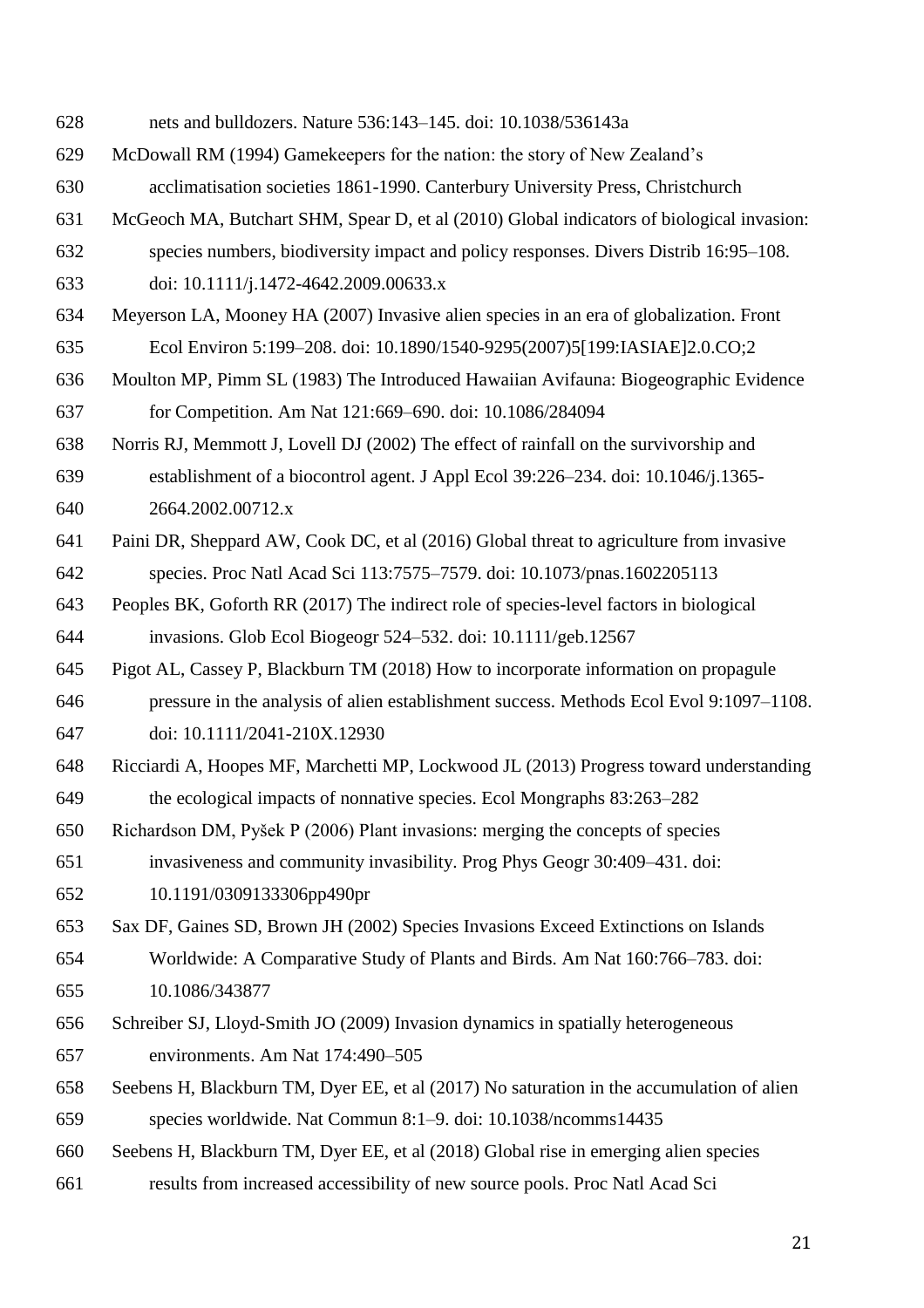- 115:201719429. doi: 10.1073/pnas.1719429115
- Shea K, Chesson PL (2002) Community ecology theory as a framework for biological
- invasions. Trends Ecol Evol 17:170–176. doi: 10.1016/s0169-5347(02)02495-3
- Sikes BA, Bufford JL, Hulme PE, et al (2018) Import volumes and biosecurity interventions shape the arrival rate of fungal pathogens. PLoS Biol 16:. doi:

10.1371/journal.pbio.2006025

- Simberloff D (2009) The role of propagule pressure in biological invasions. Annu Rev Ecol Evol Syst 40:81–102. doi: 10.1146/annurev.ecolsys.110308.120304
- Sol D, Maspons J, Vall-Llosera M, et al (2012) Unravelling the life history of successful invaders. Science 337:580–583. doi: 10.1126/science.1221523
- Stohlgren TJ, Barnett DT, Kartesz JT (1997) The rich get richer: patterns of plant invasions in the United States. Front Ecol Environ 1:11–14. doi: 10.1016/B978-0-7506-5727- 3.50005-5
- Tilman D (2004) Niche tradeoffs, neutrality, and community structure: a stochastic theory of resource competition, invasion, and community assembly. Proc Natl Acad Sci USA 101:10854–61. doi: 10.1073/pnas.0403458101
- Tingley R, Romagosa CM, Kraus F, et al (2010) The frog filter: Amphibian introduction bias driven by taxonomy, body size and biogeography. Glob Ecol Biogeogr 19:496–503. doi:

10.1111/j.1466-8238.2010.00530.x

- Tobin PC, Berec L, Liebhold AM (2011) Exploiting Allee effects for managing biological invasions. Ecol Lett 14:615–624. doi: 10.1111/j.1461-0248.2011.01614.x
- Van Kleunen M, Dawson W, Essl F, et al (2015) Global exchange and accumulation of non-native plants. Nature 525:100–103. doi: 10.1038/nature14910
- van Kleunen M, Dawson W, Maurel N (2015) Characteristics of successful alien plants. Mol Ecol 1–15. doi: 10.1111/mec.13013
- Vitousek P., D'Antonio C., Loope L., et al (1997) Introduced species: a significant component of human-caused global change. 21:1–16
- Westphal MI, Browne M, MacKinnon K, Noble I (2007) The link between international trade
- and the global distribution of invasive alien species. Biol Invasions 10:391–398. doi: 10.1007/s10530-007-9138-5
- Williamson M (1996) Biological Invasions. Chapman & Hall, London
- Wilson JRU, Dormontt EE, Prentis PJ, et al (2009) Something in the way you move:
- dispersal pathways affect invasion success. Trends Ecol Evol 24:136–144. doi:
- 10.1016/j.tree.2008.10.007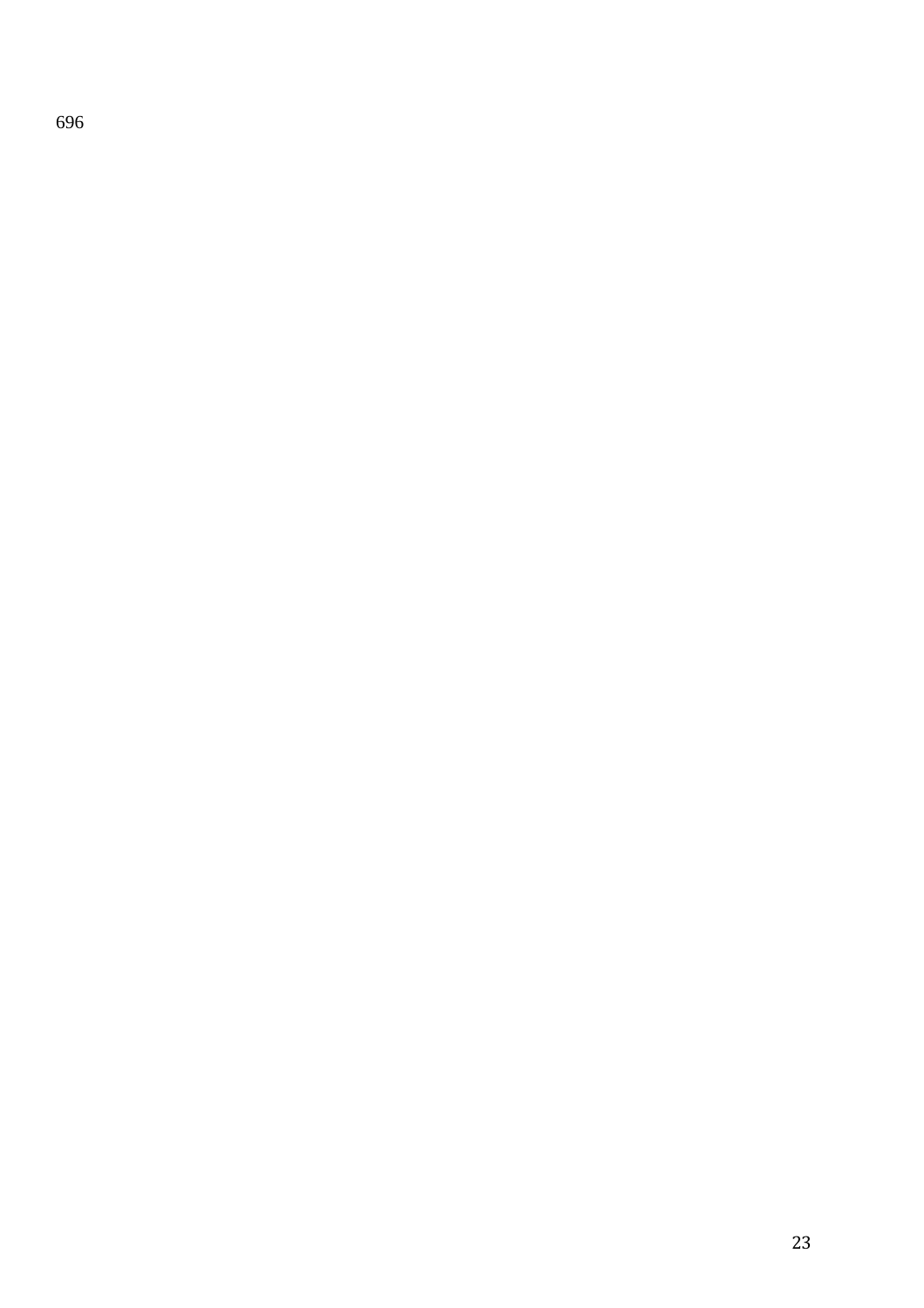Fig. 1. Sensitivity analysis showing how alien species richness changes with a proportional increase in the parameters of Equations 3 and 4: colonization pressure *S*, propagule pressure *I* and *N*, and lineage survival probability *p*. We specified initial values of number of species 700 introduced to a location  $S = 100$ , the number of introduction events per species  $I = 10$ , the 701 number of individuals introduced per event  $N = 10$ , and lineage survival probability  $p = 0.005$ . 702 With these parameters, Equation 3 gives the expected alien species richness  $R = 39$ . We then measured the effect on *R* of increasing each parameter, in turn, by a proportion ranging from 1 to 5 (i.e., increasing each parameter by up to 5 times the initial value), while keeping the other parameters fixed at the initial values. Choosing different initial values results in qualitatively the same outcomes. A is the sensitivity analysis assuming no heterogeneity in 707 lineage survival probability (Equation 3;  $\sigma_p^2 = 0$ ), while B-D assume increasing levels of 708 heterogeneity in *p* (equation 4 with  $\sigma_p^2 = 0.0001$ , 0.001 and 0.005, respectively; with these values shown above each plot).

 Fig. 2. Output from a simulation where different numbers of individuals (10, 50, 100, 500, 1000, 2000, 3000, 4000, 5000, 10000, 25000, 50000, 75000 and 100000 on the x-axis) were each sampled 1000 times from a community with the species abundance distribution in A (a Poisson-lognormal distribution with 1000 species having (log) mean abundance = 0.5 and 715 standard deviation  $= 2$ ). This community can be considered the source pool of alien species from which the different numbers of individuals were sampled; B shows the median number of species per sample as a function of the total number of individuals per sample, with the maximum value of 1000 species shown as a dotted line; C shows the median number of individuals per species as a function of the total number of individuals per sample; D shows 720 median alien species richness (calculated using Equation 3 with  $p = 0.005$ ) as a function of 721 the total number of individuals per sample.

 Fig. 3. Output from a simulation where different numbers of individuals (10, 50, 100, 500, 1000, 2000, 3000, 4000, 5000, 10000, 25000, 50000, 75000 and 100000 on the x-axis) were sampled from either 1, 2, 5 or 10 different communities (the different lines). The total number of individuals could represent the number of aliens arriving in a country (a function of trade volume), and each community the source pool of aliens from a different trading partner. Each community is characterised by the species abundance distribution shown in Fig.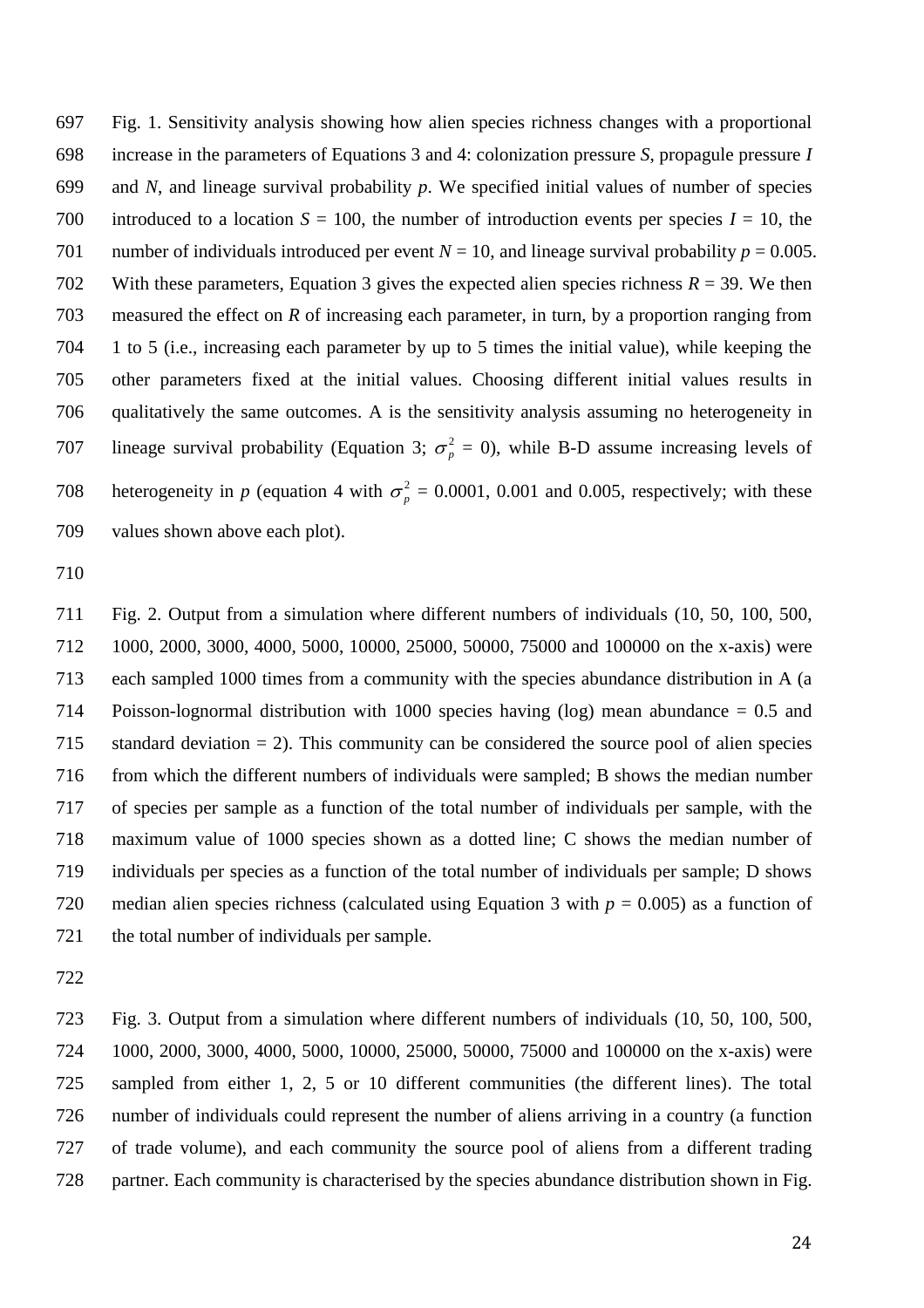729 2A (a Poisson-lognormal distribution with 1000 species having (log) mean abundance  $= 0.5$  and standard deviation = 2). We modelled arrival such that the total number of arriving individuals (x-axis) was evenly distributed among the number of trading partners (1, 2, 5 or 732 10). Median alien species richness (calculated using Equation 3 with  $p = 0.005$  from 1000 simulations) is higher when there are more trading partners (and thus fewer arriving individuals per partner), than when there are fewer partners (and thus more arriving individuals per partner).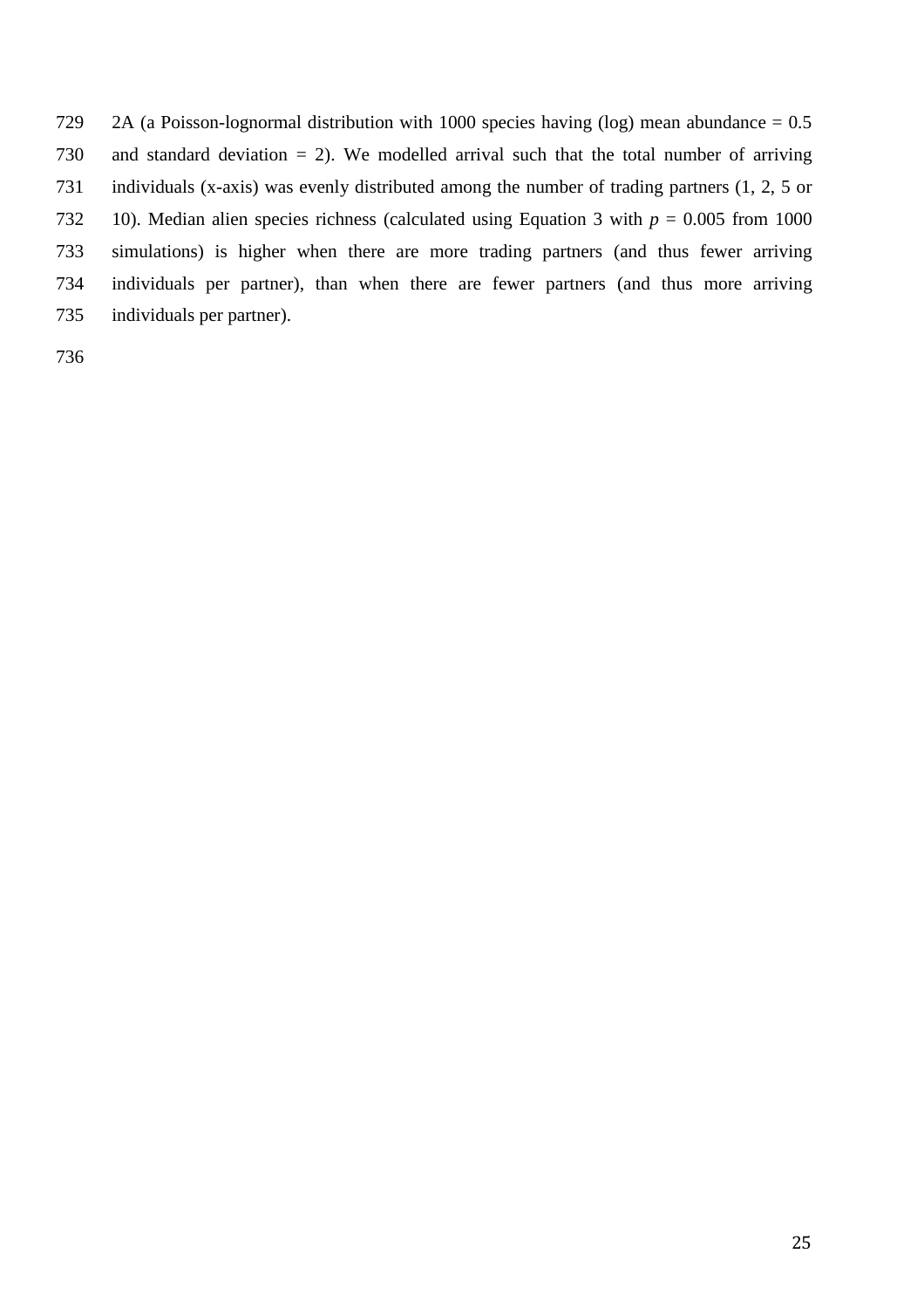Fig. 1.

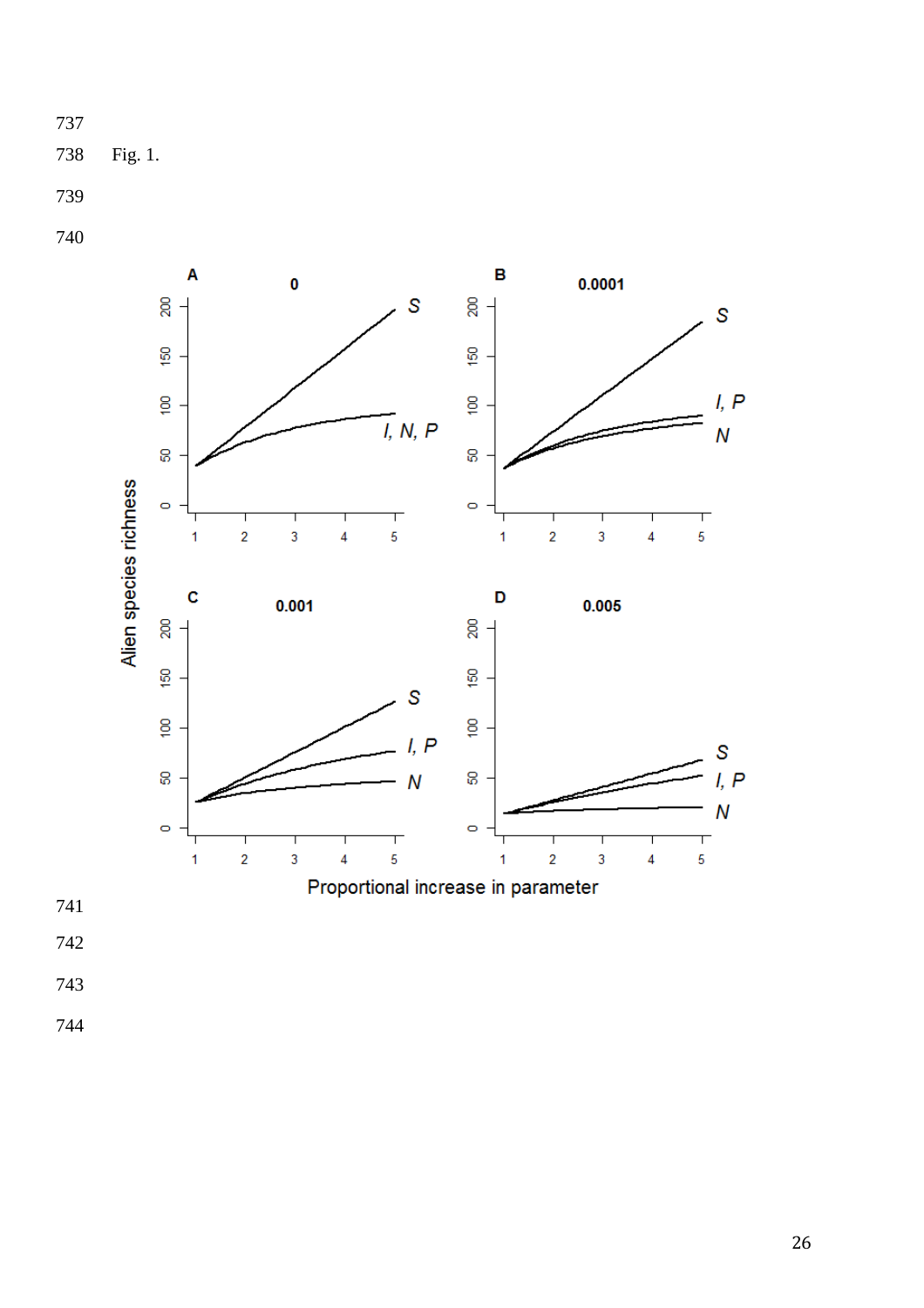Fig. 2.